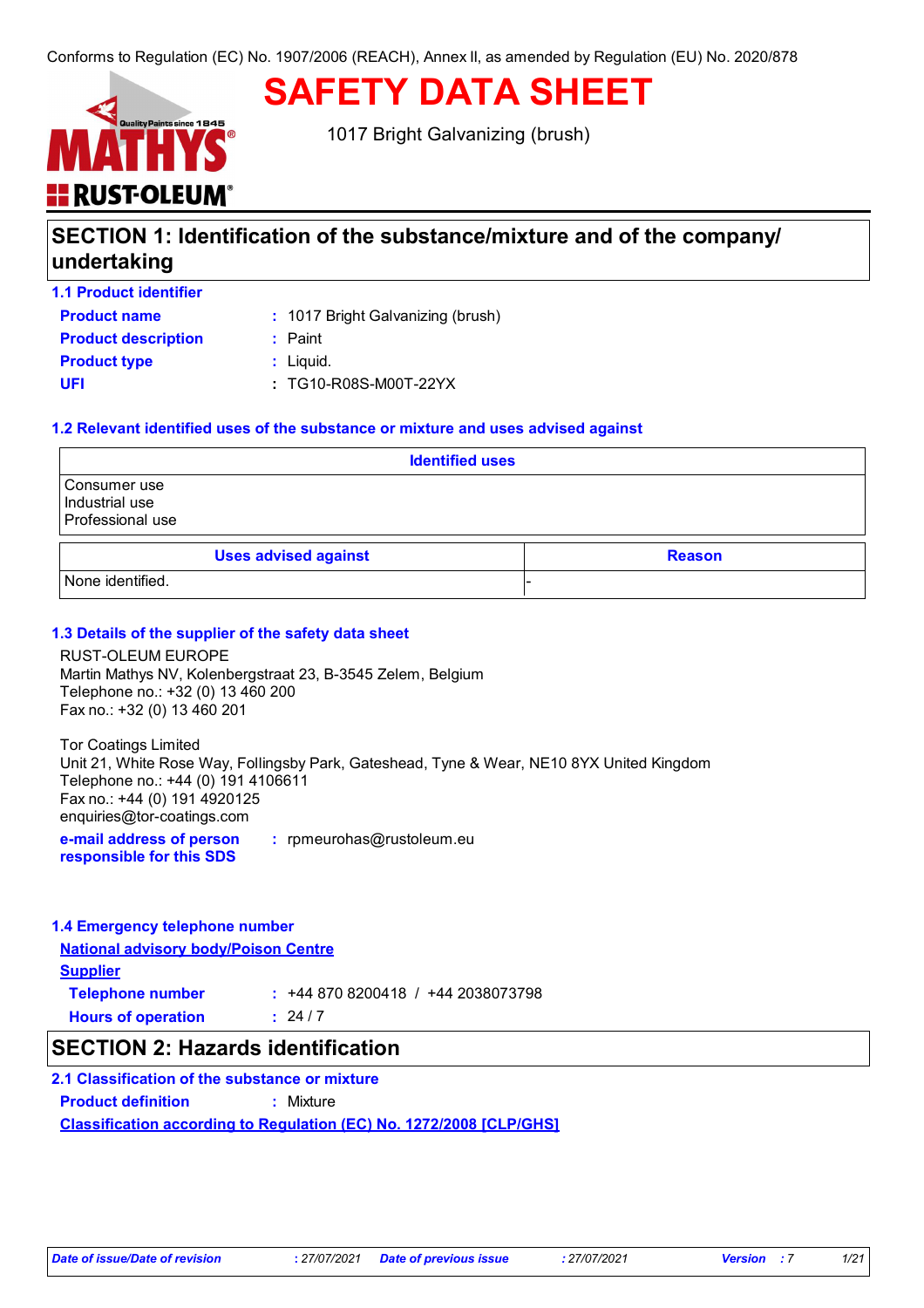# **SECTION 2: Hazards identification**

Flam. Liq. 3, H226 Skin Irrit. 2, H315 Eye Irrit. 2, H319 STOT SE 3, H335 STOT RE 2, H373 Aquatic Acute 1, H400 (M=1) Aquatic Chronic 1, H410 (M=1)

The product is classified as hazardous according to Regulation (EC) 1272/2008 as amended.

See Section 16 for the full text of the H statements declared above.

See Section 11 for more detailed information on health effects and symptoms.

#### **2.2 Label elements**

| <b>Hazard pictograms</b>                                                                                                                                        |                                                                                                                                                                                                                                                                                                                  |
|-----------------------------------------------------------------------------------------------------------------------------------------------------------------|------------------------------------------------------------------------------------------------------------------------------------------------------------------------------------------------------------------------------------------------------------------------------------------------------------------|
| <b>Signal word</b>                                                                                                                                              | : Warning                                                                                                                                                                                                                                                                                                        |
| <b>Hazard statements</b>                                                                                                                                        | : Flammable liquid and vapour.<br>Causes skin irritation.<br>Causes serious eye irritation.<br>May cause respiratory irritation.<br>May cause damage to organs through prolonged or repeated exposure.<br>Very toxic to aquatic life with long lasting effects.                                                  |
| <b>Precautionary statements</b>                                                                                                                                 |                                                                                                                                                                                                                                                                                                                  |
| <b>General</b>                                                                                                                                                  | : P103 - Read carefully and follow all instructions.<br>P102 - Keep out of reach of children.<br>P101 - If medical advice is needed, have product container or label at hand.                                                                                                                                    |
| <b>Prevention</b>                                                                                                                                               | : P280 - Wear protective gloves. Wear eye or face protection.<br>P210 - Keep away from heat, hot surfaces, sparks, open flames and other ignition<br>sources. No smoking.<br>P271 - Use only outdoors or in a well-ventilated area.<br>P273 - Avoid release to the environment.<br>P260 - Do not breathe vapour. |
| <b>Response</b>                                                                                                                                                 | : P391 - Collect spillage.<br>P303 + P361 + P353 - IF ON SKIN (or hair): Take off immediately all contaminated<br>clothing. Rinse skin with water.                                                                                                                                                               |
| <b>Storage</b>                                                                                                                                                  | : P403 + P235 - Store in a well-ventilated place. Keep cool.                                                                                                                                                                                                                                                     |
| <b>Disposal</b>                                                                                                                                                 | : P501 - Dispose of contents and container in accordance with all local, regional,<br>national and international regulations.                                                                                                                                                                                    |
| <b>Hazardous ingredients</b>                                                                                                                                    | : Reaction mass of ethylbenzene and xylene<br>xylene (mixture of isomeres)                                                                                                                                                                                                                                       |
| <b>Supplemental label</b><br>elements                                                                                                                           | : Not applicable.                                                                                                                                                                                                                                                                                                |
| <b>Supplemental label</b><br>elements : Detergents -<br><b>Regulation (EC) No</b><br>907/2006                                                                   | : Not applicable.                                                                                                                                                                                                                                                                                                |
| <b>Annex XVII - Restrictions</b><br>on the manufacture,<br>placing on the market and<br>use of certain dangerous<br>substances, mixtures and<br><b>articles</b> | : Not applicable                                                                                                                                                                                                                                                                                                 |
| <b>Special packaging requirements</b>                                                                                                                           |                                                                                                                                                                                                                                                                                                                  |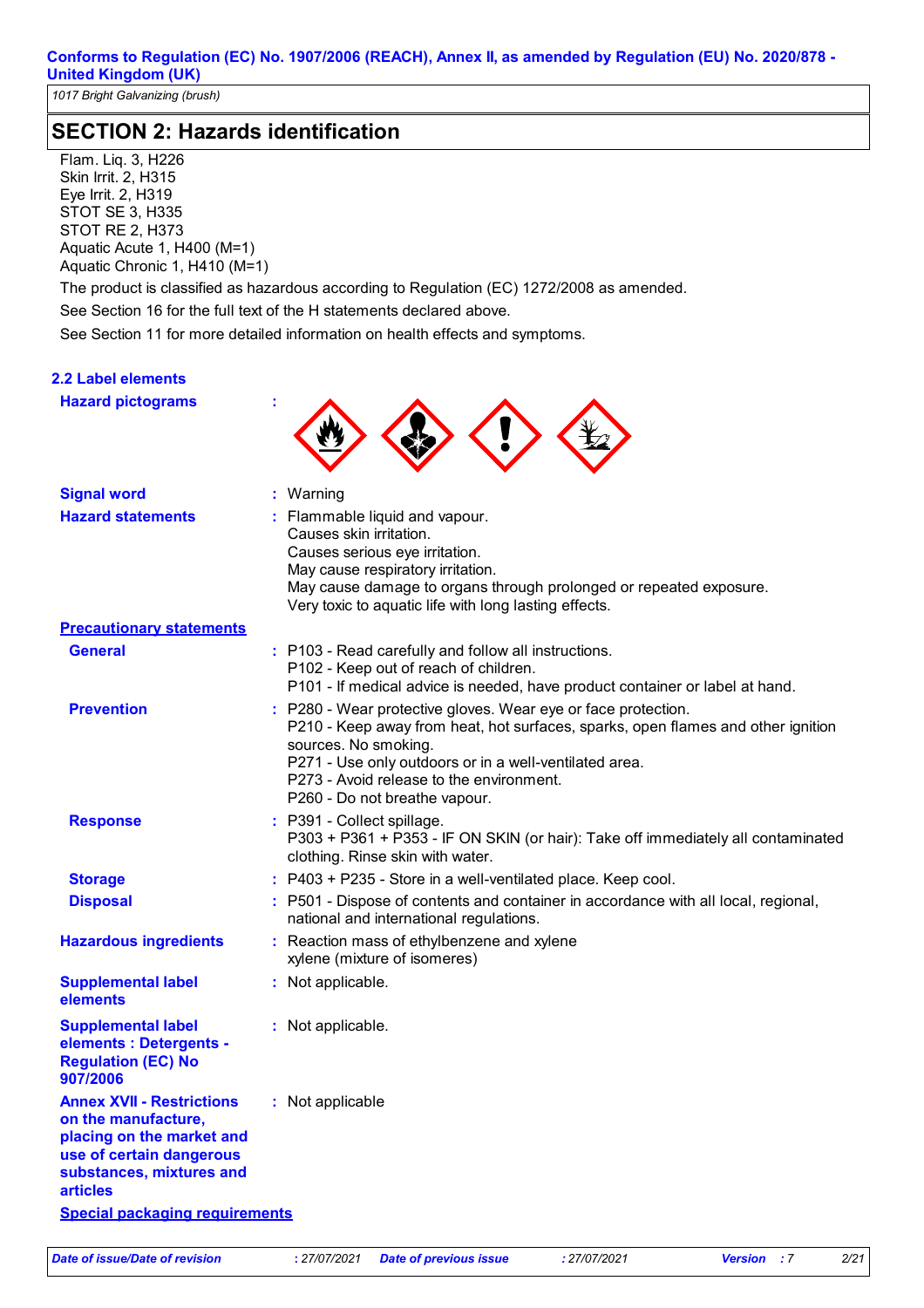*1017 Bright Galvanizing (brush)*

### **SECTION 2: Hazards identification**

**Containers to be fitted with child-resistant fastenings :** Not applicable.

**Tactile warning of danger : Yes, applicable.** 

#### **2.3 Other hazards**

#### **Product meets the criteria for PBT or vPvB according to Regulation (EC) No. 1907/2006, Annex XIII**

This mixture does not contain any substances that are assessed to be a PBT or a vPvB.

**Other hazards which do : not result in classification** : None known.

### **SECTION 3: Composition/information on ingredients**

### **3.2 Mixtures :** Mixture

| Mixtur |
|--------|
|        |

| <b>Product/ingredient name</b>                                    | <b>Identifiers</b>                                                                     | $\frac{9}{6}$ | <b>Regulation (EC) No.</b><br>1272/2008 [CLP]                                                                                                                                                               | <b>Type</b> |
|-------------------------------------------------------------------|----------------------------------------------------------------------------------------|---------------|-------------------------------------------------------------------------------------------------------------------------------------------------------------------------------------------------------------|-------------|
| Zinc powder - zinc dust (stabilized)                              | REACH #:<br>01-2119467174-37<br>EC: 231-175-3<br>CAS: 7440-66-6<br>Index: 030-001-01-9 | $≥25 - ≤50$   | Aquatic Acute 1, H400<br>$(M=1)$<br>Aquatic Chronic 1,<br>$H410 (M=1)$                                                                                                                                      | $[1]$       |
| Reaction mass of ethylbenzene<br>and xylene                       | REACH #:<br>01-2119488216-32<br>EC: 905-588-0                                          | $≥10 - ≤25$   | Flam. Liq. 3, H226<br>Acute Tox. 4, H312<br>Acute Tox. 4, H332<br>Skin Irrit. 2, H315<br>Eye Irrit. 2, H319<br><b>STOT SE 3, H335</b><br><b>STOT RE 2, H373</b><br>Asp. Tox. 1, H304                        | [1] [2]     |
| xylene (mixture of isomeres)                                      | REACH #:<br>01-2119488216-32<br>EC: 215-535-7<br>CAS: 1330-20-7                        | ≤10           | Flam. Liq. 3, H226<br>Acute Tox. 4, H312<br>Acute Tox. 4, H332<br>Skin Irrit. 2, H315<br>Eye Irrit. 2, H319<br>STOT SE 3, H335<br><b>STOT RE 2, H373</b><br>Asp. Tox. 1, H304<br>Aquatic Chronic 3,<br>H412 | [1] [2]     |
| ethylbenzene                                                      | REACH #:<br>01-2119489370-35<br>EC: 202-849-4<br>CAS: 100-41-4<br>Index: 601-023-00-4  | $\leq$ 3      | Flam. Liq. 2, H225<br>Acute Tox. 4, H332<br><b>STOT RE 2, H373</b><br>(hearing organs)<br>Asp. Tox. 1, H304<br>Aquatic Chronic 3,<br>H412                                                                   | [1] [2]     |
| hydrocarbons, C10-C13, n-/ iso-/<br>cyclo-alkanes, < 2% aromatics | REACH #:<br>01-2119457273-39<br>EC: 918-481-9<br>Index: 649-327-00-6                   | $\leq$ 3      | Asp. Tox. 1, H304<br><b>EUH066</b>                                                                                                                                                                          | [1] [2]     |
| hydrocarbons, aromatic, C9                                        | REACH #:<br>01-2119455851-35<br>EC: 918-668-5                                          | $\leq$ 3      | Flam. Liq. 3, H226<br><b>STOT SE 3, H335</b><br>STOT SE 3, H336<br>Asp. Tox. 1, H304<br>Aquatic Chronic 2,<br>H411                                                                                          | $[1]$       |
| <b>Date of issue/Date of revision</b>                             | : 27/07/2021<br><b>Date of previous issue</b>                                          | : 27/07/2021  | Version : 7                                                                                                                                                                                                 | 3/21        |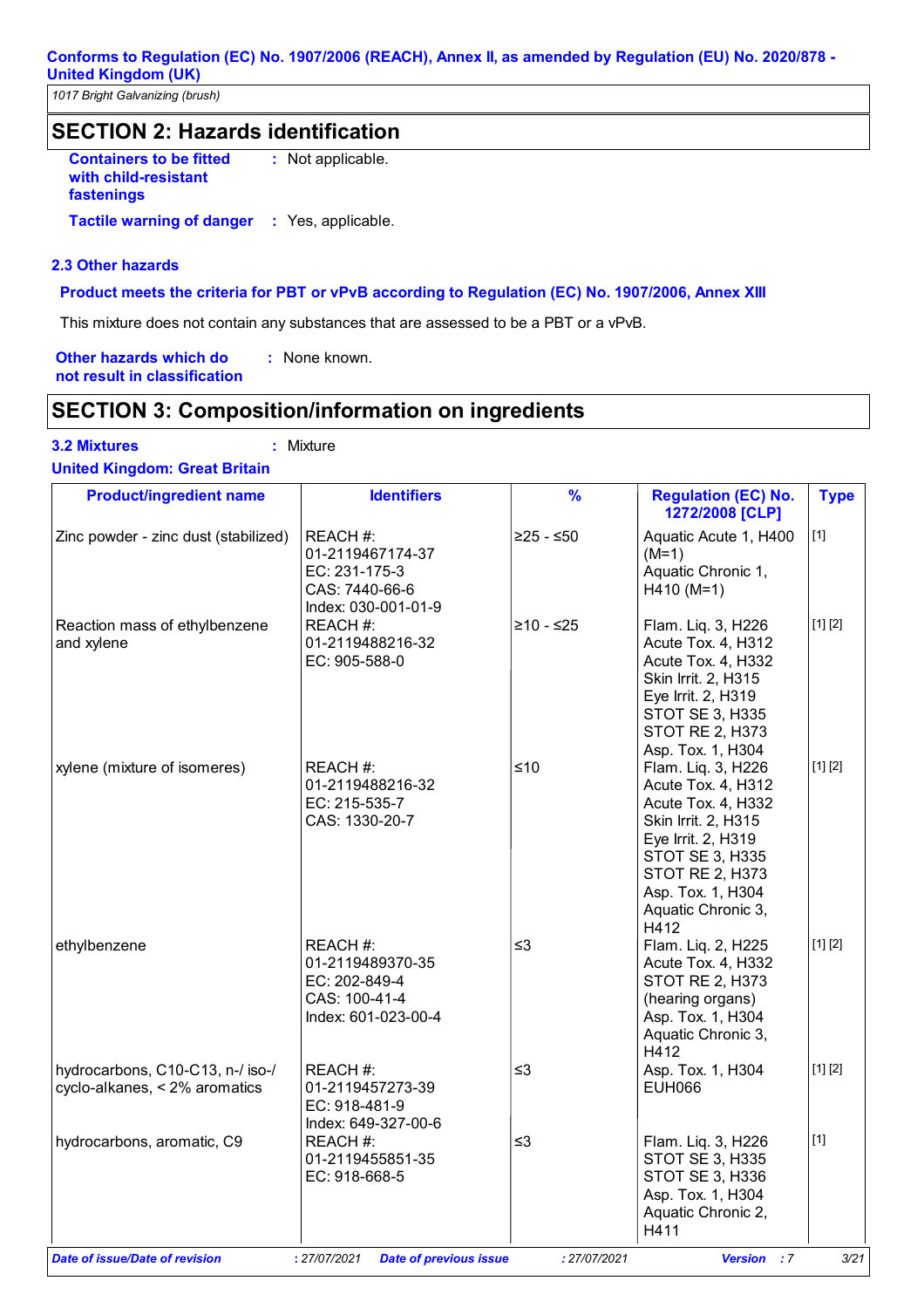*1017 Bright Galvanizing (brush)*

|         | <b>SECTION 3: Composition/information on ingredients</b>                              |      |                                                                                                                                                                              |         |
|---------|---------------------------------------------------------------------------------------|------|------------------------------------------------------------------------------------------------------------------------------------------------------------------------------|---------|
| toluene | REACH #:<br>01-2119471310-51<br>EC: 203-625-9<br>CAS: 108-88-3<br>Index: 601-021-00-3 | ≰0,3 | <b>EUH066</b><br>Flam. Liq. 2, H225<br>Skin Irrit. 2, H315<br>Repr. 2, H361d<br>STOT SE 3, H336<br><b>STOT RE 2, H373</b><br>Asp. Tox. 1, H304<br>Aquatic Chronic 3,<br>H412 | [1] [2] |
|         |                                                                                       |      | See Section 16 for<br>the full text of the H<br>statements declared<br>above.                                                                                                |         |

#### Type

[1] Substance classified with a health or environmental hazard

[2] Substance with a workplace exposure limit

[3] Substance meets the criteria for PBT according to Regulation (EC) No. 1907/2006, Annex XIII

[4] Substance meets the criteria for vPvB according to Regulation (EC) No. 1907/2006, Annex XIII

[5] Substance of equivalent concern

[6] Additional disclosure due to company policy

| <b>SCL (Specific Concentration Limits)</b><br>Not applicable.                                       | Not applicable.                         |
|-----------------------------------------------------------------------------------------------------|-----------------------------------------|
| <b>ATE</b> (acute toxicity estimates)<br>Not applicable.                                            | Not applicable.                         |
| <b>Nanoform</b><br><b>Particle characteristics</b><br>This product does not contains nanomaterials. | <b>Particle Size</b><br>Not applicable. |

There are no additional ingredients present which, within the current knowledge of the supplier and in the concentrations applicable, are classified as hazardous to health or the environment, are PBTs, vPvBs or Substances of equivalent concern, or have been assigned a workplace exposure limit and hence require reporting in this section.

Occupational exposure limits, if available, are listed in Section 8.

### **SECTION 4: First aid measures**

| 4.1 Description of first aid measures |                                                                                                                                                                                                                                                                                                                                                                                                                                                                                                                                                                                                                                                                                                                                      |
|---------------------------------------|--------------------------------------------------------------------------------------------------------------------------------------------------------------------------------------------------------------------------------------------------------------------------------------------------------------------------------------------------------------------------------------------------------------------------------------------------------------------------------------------------------------------------------------------------------------------------------------------------------------------------------------------------------------------------------------------------------------------------------------|
| <b>Eye contact</b>                    | : Immediately flush eyes with plenty of water, occasionally lifting the upper and lower<br>eyelids. Check for and remove any contact lenses. Continue to rinse for at least 10<br>minutes. Get medical attention.                                                                                                                                                                                                                                                                                                                                                                                                                                                                                                                    |
| <b>Inhalation</b>                     | : Remove victim to fresh air and keep at rest in a position comfortable for breathing. If<br>it is suspected that fumes are still present, the rescuer should wear an appropriate<br>mask or self-contained breathing apparatus. If not breathing, if breathing is irregular<br>or if respiratory arrest occurs, provide artificial respiration or oxygen by trained<br>personnel. It may be dangerous to the person providing aid to give mouth-to-mouth<br>resuscitation. Get medical attention. If necessary, call a poison center or physician.<br>If unconscious, place in recovery position and get medical attention immediately.<br>Maintain an open airway. Loosen tight clothing such as a collar, tie, belt or waistband. |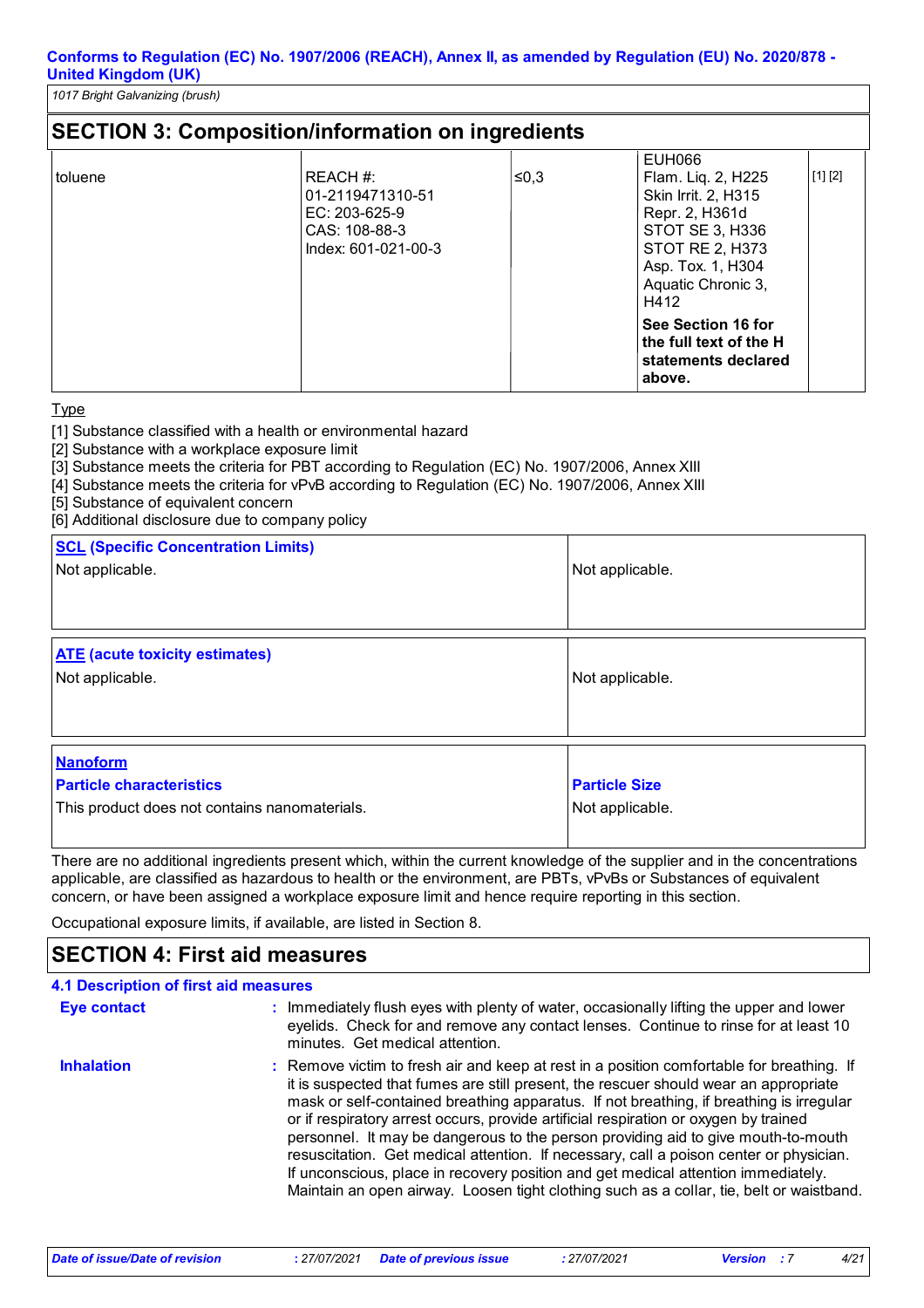*1017 Bright Galvanizing (brush)*

# **SECTION 4: First aid measures**

| <b>Skin contact</b>               | : Flush contaminated skin with plenty of water. Remove contaminated clothing and<br>shoes. Continue to rinse for at least 10 minutes. Get medical attention. Wash<br>clothing before reuse. Clean shoes thoroughly before reuse.                                                                                                                                                                                                                                                                                                                                                                                                                                                                                             |
|-----------------------------------|------------------------------------------------------------------------------------------------------------------------------------------------------------------------------------------------------------------------------------------------------------------------------------------------------------------------------------------------------------------------------------------------------------------------------------------------------------------------------------------------------------------------------------------------------------------------------------------------------------------------------------------------------------------------------------------------------------------------------|
| <b>Ingestion</b>                  | : Wash out mouth with water. Remove dentures if any. If material has been<br>swallowed and the exposed person is conscious, give small quantities of water to<br>drink. Stop if the exposed person feels sick as vomiting may be dangerous. Do not<br>induce vomiting unless directed to do so by medical personnel. If vomiting occurs,<br>the head should be kept low so that vomit does not enter the lungs. Get medical<br>attention following exposure or if feeling unwell. Never give anything by mouth to an<br>unconscious person. If unconscious, place in recovery position and get medical<br>attention immediately. Maintain an open airway. Loosen tight clothing such as a<br>collar, tie, belt or waistband. |
| <b>Protection of first-aiders</b> | : No action shall be taken involving any personal risk or without suitable training. If it is<br>suspected that fumes are still present, the rescuer should wear an appropriate mask<br>or self-contained breathing apparatus. It may be dangerous to the person providing<br>aid to give mouth-to-mouth resuscitation.                                                                                                                                                                                                                                                                                                                                                                                                      |

### **4.2 Most important symptoms and effects, both acute and delayed**

| <b>Over-exposure signs/symptoms</b> |                                                                                            |
|-------------------------------------|--------------------------------------------------------------------------------------------|
| <b>Eye contact</b>                  | : Adverse symptoms may include the following:<br>pain or irritation<br>watering<br>redness |
| <b>Inhalation</b>                   | : Adverse symptoms may include the following:<br>respiratory tract irritation<br>coughing  |
| <b>Skin contact</b>                 | : Adverse symptoms may include the following:<br>irritation<br>redness                     |
| <b>Ingestion</b>                    | : No specific data.                                                                        |

#### **Notes to physician** : Treat symptomatically. Contact poison treatment specialist immediately if large quantities have been ingested or inhaled. **Specific treatments 4.3 Indication of any immediate medical attention and special treatment needed :** No specific treatment.

### **SECTION 5: Firefighting measures**

| 5.1 Extinguishing media<br><b>Suitable extinguishing</b><br>media | : Use dry chemical, $CO2$ , water spray (fog) or foam. |
|-------------------------------------------------------------------|--------------------------------------------------------|
| Unsuitable extinguishing<br>media                                 | : Do not use water jet.                                |

#### **5.2 Special hazards arising from the substance or mixture**

| <b>Hazards from the</b><br>substance or mixture | : Flammable liquid and vapour. Runoff to sewer may create fire or explosion hazard.<br>In a fire or if heated, a pressure increase will occur and the container may burst, with                                                                                                 |
|-------------------------------------------------|---------------------------------------------------------------------------------------------------------------------------------------------------------------------------------------------------------------------------------------------------------------------------------|
|                                                 | the risk of a subsequent explosion. The vapour/gas is heavier than air and will spread<br>along the ground. Vapours may accumulate in low or confined areas or travel a                                                                                                         |
|                                                 | considerable distance to a source of ignition and flash back. This material is very<br>toxic to aquatic life with long lasting effects. Fire water contaminated with this<br>material must be contained and prevented from being discharged to any waterway,<br>sewer or drain. |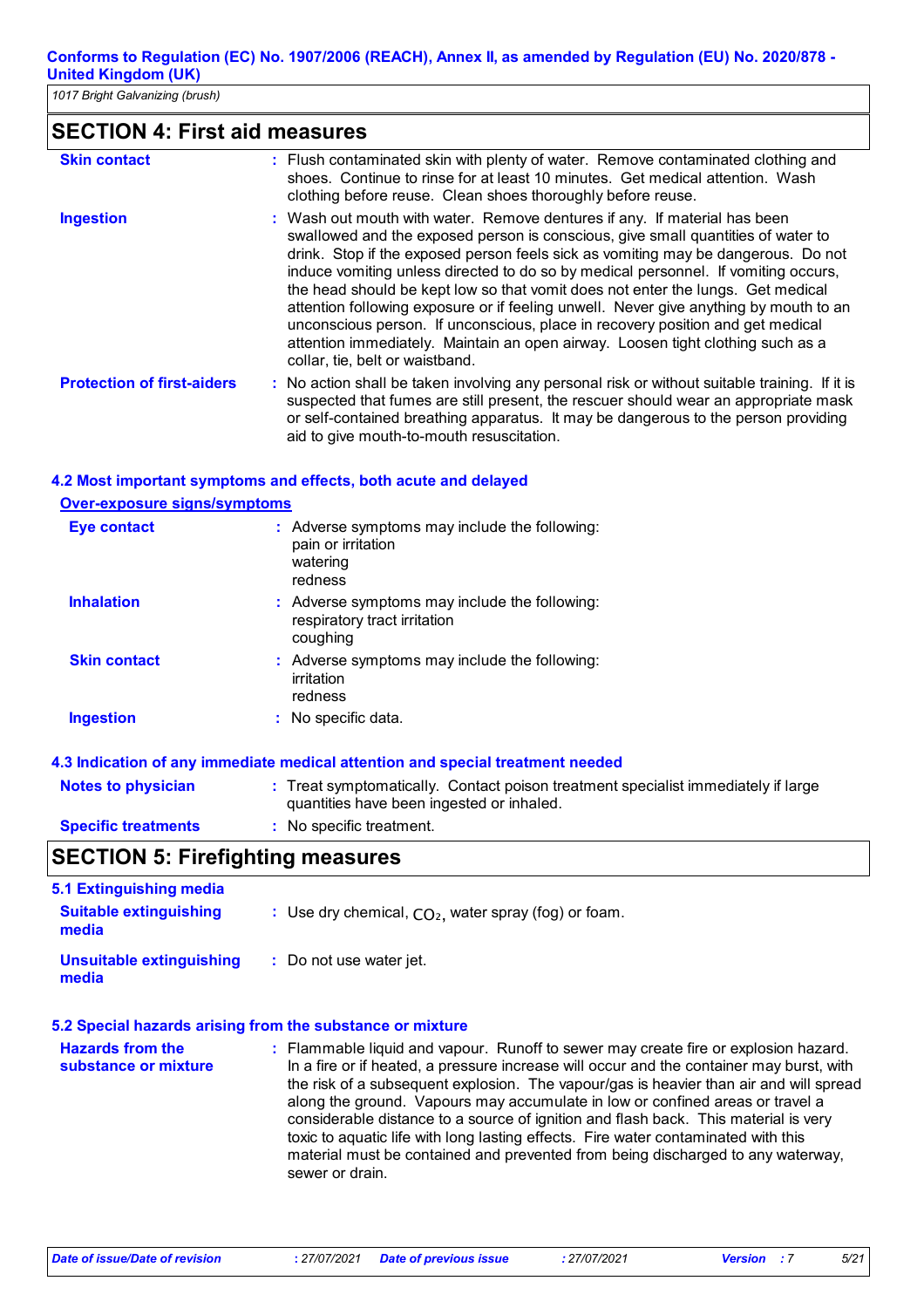*1017 Bright Galvanizing (brush)*

### **SECTION 5: Firefighting measures**

| <b>Hazardous combustion</b><br>products                  | : Decomposition products may include the following materials:<br>carbon dioxide<br>carbon monoxide<br>metal oxide/oxides                                                                                                                                                                                                                                              |
|----------------------------------------------------------|-----------------------------------------------------------------------------------------------------------------------------------------------------------------------------------------------------------------------------------------------------------------------------------------------------------------------------------------------------------------------|
| <b>5.3 Advice for firefighters</b>                       |                                                                                                                                                                                                                                                                                                                                                                       |
| <b>Special protective actions</b><br>for fire-fighters   | : Promptly isolate the scene by removing all persons from the vicinity of the incident if<br>there is a fire. No action shall be taken involving any personal risk or without suitable<br>training. Move containers from fire area if this can be done without risk. Use water<br>spray to keep fire-exposed containers cool.                                         |
| <b>Special protective</b><br>equipment for fire-fighters | : Fire-fighters should wear appropriate protective equipment and self-contained<br>breathing apparatus (SCBA) with a full face-piece operated in positive pressure<br>mode. Clothing for fire-fighters (including helmets, protective boots and gloves)<br>conforming to European standard EN 469 will provide a basic level of protection for<br>chemical incidents. |
| <b>Additional information</b>                            | : No unusual hazard if involved in a fire.                                                                                                                                                                                                                                                                                                                            |
|                                                          |                                                                                                                                                                                                                                                                                                                                                                       |

#### **SECTION 6: Accidental release measures**

|                                         | 6.1 Personal precautions, protective equipment and emergency procedures                                                                                                                                                                                                                                                                                                                                                                                                                        |
|-----------------------------------------|------------------------------------------------------------------------------------------------------------------------------------------------------------------------------------------------------------------------------------------------------------------------------------------------------------------------------------------------------------------------------------------------------------------------------------------------------------------------------------------------|
| For non-emergency<br>personnel          | : No action shall be taken involving any personal risk or without suitable training.<br>Evacuate surrounding areas. Keep unnecessary and unprotected personnel from<br>entering. Do not touch or walk through spilt material. Shut off all ignition sources.<br>No flares, smoking or flames in hazard area. Avoid breathing vapour or mist.<br>Provide adequate ventilation. Wear appropriate respirator when ventilation is<br>inadequate. Put on appropriate personal protective equipment. |
| For emergency responders                | : If specialised clothing is required to deal with the spillage, take note of any<br>information in Section 8 on suitable and unsuitable materials. See also the<br>information in "For non-emergency personnel".                                                                                                                                                                                                                                                                              |
| <b>6.2 Environmental</b><br>precautions | : Avoid dispersal of spilt material and runoff and contact with soil, waterways, drains<br>and sewers. Inform the relevant authorities if the product has caused environmental<br>pollution (sewers, waterways, soil or air). Water polluting material. May be harmful<br>to the environment if released in large quantities. Collect spillage.                                                                                                                                                |
|                                         | 6.3 Methods and material for containment and cleaning up                                                                                                                                                                                                                                                                                                                                                                                                                                       |
| <b>Small spill</b>                      | : Stop leak if without risk. Move containers from spill area. Use spark-proof tools and<br>explosion-proof equipment. Dilute with water and mop up if water-soluble.<br>Alternatively, or if water-insoluble, absorb with an inert dry material and place in an<br>appropriate waste disposal container. Dispose of via a licensed waste disposal<br>contractor.                                                                                                                               |
| Largo chill                             | . Stop look if without rick Move containers from spill area. Hee spark proof tools and                                                                                                                                                                                                                                                                                                                                                                                                         |

: Stop leak if without risk. Move containers from spill area. Use spark-proof tools and explosion-proof equipment. Approach the release from upwind. Prevent entry into sewers, water courses, basements or confined areas. Wash spillages into an effluent treatment plant or proceed as follows. Contain and collect spillage with noncombustible, absorbent material e.g. sand, earth, vermiculite or diatomaceous earth and place in container for disposal according to local regulations. Dispose of via a licensed waste disposal contractor. Contaminated absorbent material may pose the same hazard as the spilt product. **Large spill :**

#### **6.4 Reference to other sections** See Section 1 for emergency contact information. **:** See Section 8 for information on appropriate personal protective equipment. See Section 13 for additional waste treatment information.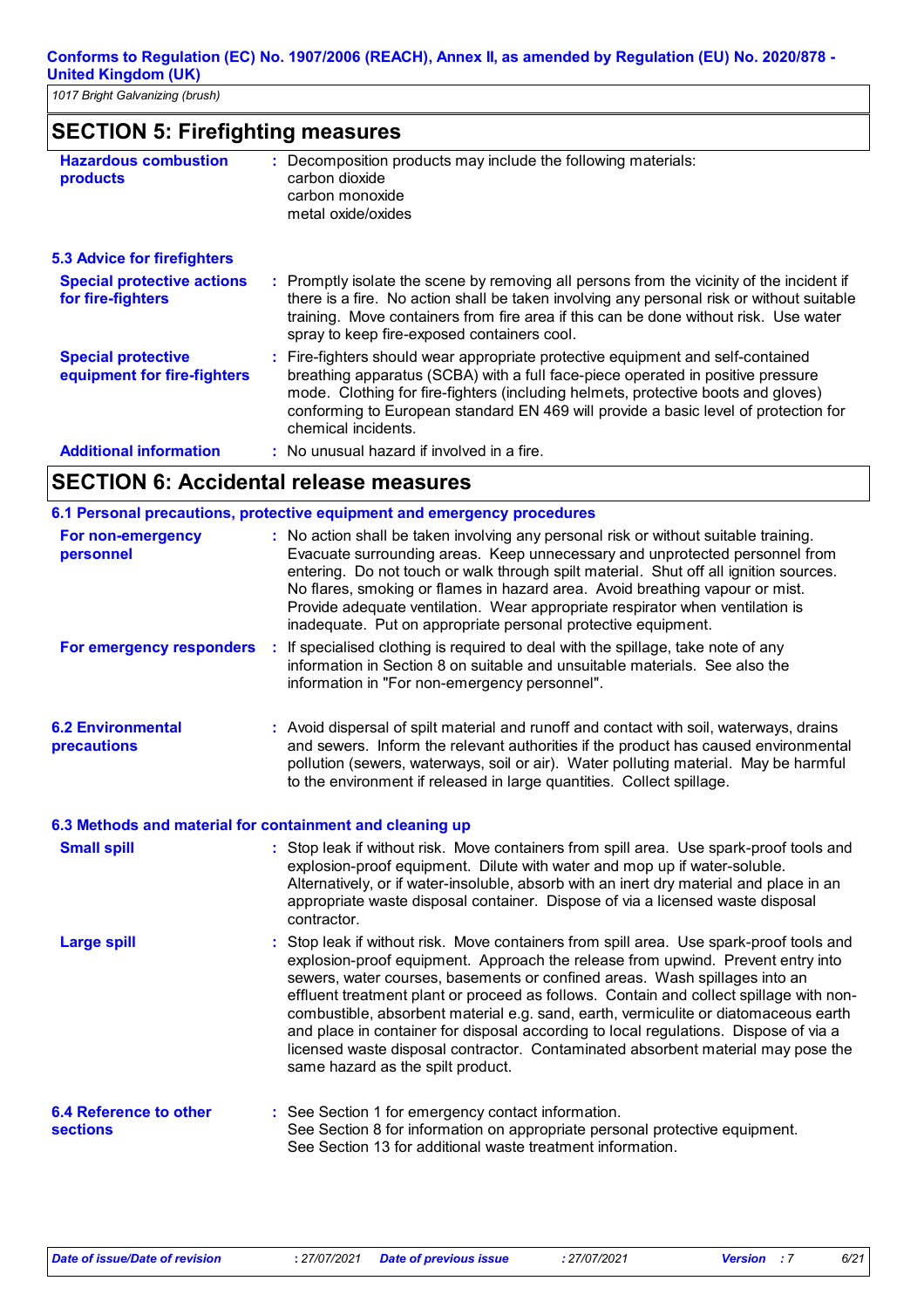*1017 Bright Galvanizing (brush)*

# **SECTION 7: Handling and storage**

The information in this section contains generic advice and guidance.

#### **7.1 Precautions for safe handling**

| <b>Protective measures</b>                       | : Put on appropriate personal protective equipment (see Section 8). Do not breathe<br>vapour or mist. Do not ingest. Avoid contact with eyes, skin and clothing. Avoid<br>release to the environment. Use only with adequate ventilation. Wear appropriate<br>respirator when ventilation is inadequate. Do not enter storage areas and confined<br>spaces unless adequately ventilated. Keep in the original container or an approved<br>alternative made from a compatible material, kept tightly closed when not in use.<br>Store and use away from heat, sparks, open flame or any other ignition source. Use<br>explosion-proof electrical (ventilating, lighting and material handling) equipment. Use<br>only non-sparking tools. Take precautionary measures against electrostatic<br>discharges. To avoid fire or explosion, dissipate static electricity during transfer by<br>earthing and bonding containers and equipment before transferring material. Empty<br>containers retain product residue and can be hazardous. Do not reuse container. |
|--------------------------------------------------|---------------------------------------------------------------------------------------------------------------------------------------------------------------------------------------------------------------------------------------------------------------------------------------------------------------------------------------------------------------------------------------------------------------------------------------------------------------------------------------------------------------------------------------------------------------------------------------------------------------------------------------------------------------------------------------------------------------------------------------------------------------------------------------------------------------------------------------------------------------------------------------------------------------------------------------------------------------------------------------------------------------------------------------------------------------|
| <b>Advice on general</b><br>occupational hygiene | : Eating, drinking and smoking should be prohibited in areas where this material is<br>handled, stored and processed. Workers should wash hands and face before eating,<br>drinking and smoking. Remove contaminated clothing and protective equipment<br>before entering eating areas. See also Section 8 for additional information on<br>hygiene measures.                                                                                                                                                                                                                                                                                                                                                                                                                                                                                                                                                                                                                                                                                                 |

#### **7.2 Conditions for safe storage, including any incompatibilities**

Store between the following temperatures: 0 to 30°C (32 to 86°F). Store in accordance with local regulations. Store in a segregated and approved area. Store in original container protected from direct sunlight in a dry, cool and wellventilated area, away from incompatible materials (see Section 10) and food and drink. Store locked up. Eliminate all ignition sources. Separate from oxidising materials. Keep container tightly closed and sealed until ready for use. Containers that have been opened must be carefully resealed and kept upright to prevent leakage. Do not store in unlabelled containers. Use appropriate containment to avoid environmental contamination. See Section 10 for incompatible materials before handling or use.

#### **Seveso Directive - Reporting thresholds**

#### **Danger criteria**

| <b>Category</b>  | Notification and MAPP<br><b>Ithreshold</b> | Safety report threshold |
|------------------|--------------------------------------------|-------------------------|
| P <sub>5</sub> c | 5000 tonne                                 | 50000 tonne             |
| E1               | 100 tonne                                  | 200 tonne               |

#### **7.3 Specific end use(s)**

**solutions**

#### **Recommendations : Industrial sector specific :**

- : Not available.
- : Not available.

# **SECTION 8: Exposure controls/personal protection**

The information in this section contains generic advice and guidance. Information is provided based on typical anticipated uses of the product. Additional measures might be required for bulk handling or other uses that could significantly increase worker exposure or environmental releases.

#### **8.1 Control parameters**

**Occupational exposure limits**

**United Kingdom: Great Britain**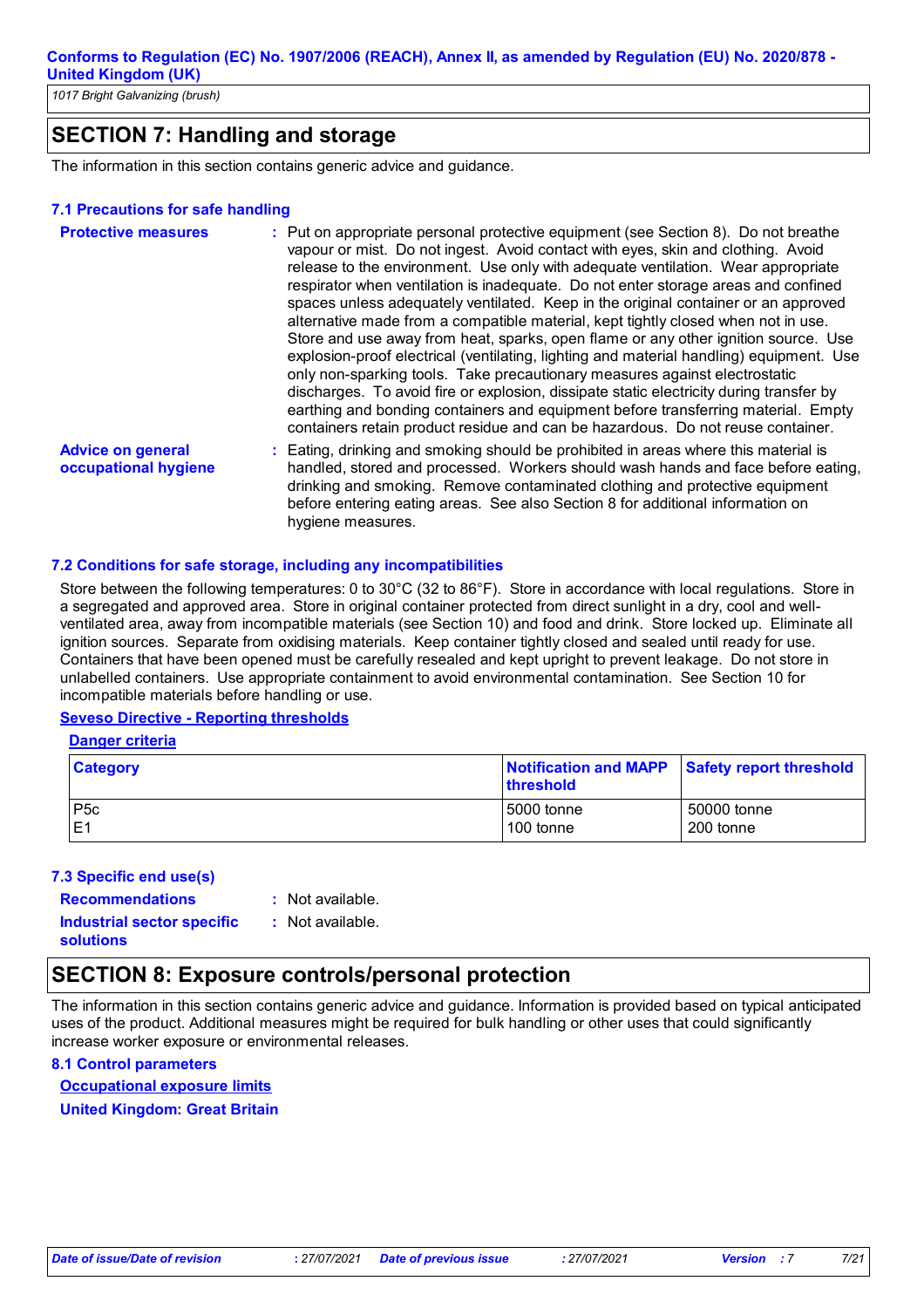# **SECTION 8: Exposure controls/personal protection**

| <b>Product/ingredient name</b>                  | <b>Exposure limit values</b>                                              |
|-------------------------------------------------|---------------------------------------------------------------------------|
| Reaction mass of ethylbenzene and xylene        | EH40/2005 WELs (United Kingdom (UK), 8/2018). Absorbed                    |
|                                                 | through skin.                                                             |
|                                                 | STEL: 441 mg/m <sup>3</sup> 15 minutes.                                   |
|                                                 | STEL: 100 ppm 15 minutes.                                                 |
|                                                 | TWA: 220 mg/m <sup>3</sup> 8 hours.                                       |
|                                                 | TWA: 50 ppm 8 hours.                                                      |
| xylene (mixture of isomeres)                    | EH40/2005 WELs (United Kingdom (UK), 12/2011). Absorbed                   |
|                                                 | through skin.                                                             |
|                                                 | STEL: 441 mg/m <sup>3</sup> 15 minutes.                                   |
|                                                 | STEL: 100 ppm 15 minutes.                                                 |
|                                                 | TWA: 220 mg/m <sup>3</sup> 8 hours.                                       |
|                                                 | TWA: 50 ppm 8 hours.                                                      |
| ethylbenzene                                    | EH40/2005 WELs (United Kingdom (UK), 8/2018). Absorbed                    |
|                                                 | through skin.                                                             |
|                                                 | STEL: 552 mg/m <sup>3</sup> 15 minutes.                                   |
|                                                 | STEL: 125 ppm 15 minutes.                                                 |
|                                                 | TWA: 441 mg/m <sup>3</sup> 8 hours.                                       |
|                                                 | TWA: 100 ppm 8 hours.                                                     |
| hydrocarbons, C10-C13, n-/ iso-/ cyclo-alkanes, | EH40/2005 WELs (United Kingdom (UK), 8/2007).                             |
| < 2% aromatics                                  | STEL: 850 mg/m <sup>3</sup> , (as turpentine (150 ppm)) 15 minutes. Form: |
|                                                 | Vapour                                                                    |
|                                                 | TWA: 566 mg/m <sup>3</sup> , (as turpentine (100 ppm)) 8 hours. Form:     |
| toluene                                         | Vapour                                                                    |
|                                                 | EH40/2005 WELs (United Kingdom (UK), 1/2020). Absorbed                    |
|                                                 | through skin.                                                             |
|                                                 | STEL: 384 mg/m <sup>3</sup> 15 minutes.<br>STEL: 100 ppm 15 minutes.      |
|                                                 | TWA: 191 mg/m <sup>3</sup> 8 hours.                                       |
|                                                 | TWA: 50 ppm 8 hours.                                                      |
|                                                 |                                                                           |

**Recommended monitoring : If this product contains ingredients with exposure limits, personal, workplace procedures** atmosphere or biological monitoring may be required to determine the effectiveness of the ventilation or other control measures and/or the necessity to use respiratory protective equipment. Reference should be made to monitoring standards, such as the following: European Standard EN 689 (Workplace atmospheres - Guidance for the assessment of exposure by inhalation to chemical agents for comparison with limit values and measurement strategy) European Standard EN 14042 (Workplace atmospheres - Guide for the application and use of procedures for the assessment of exposure to chemical and biological agents) European Standard EN 482 (Workplace atmospheres - General requirements for the performance of procedures for the measurement of chemical agents) Reference to national guidance documents for methods for the determination of hazardous substances will also be required.

#### **DNELs/DMELs**

| <b>Product/ingredient name</b>              | <b>Type</b>  | <b>Exposure</b>                       | <b>Value</b>          | <b>Population</b> | <b>Effects</b>               |
|---------------------------------------------|--------------|---------------------------------------|-----------------------|-------------------|------------------------------|
| Zinc powder - zinc dust (stabilized)        | <b>DNEL</b>  | Long term                             | $5 \,\mathrm{mg/m^3}$ | <b>Workers</b>    | Local                        |
|                                             | <b>DNEL</b>  | Inhalation<br>Long term<br>Inhalation | $2.5 \text{ mg/m}^3$  | Workers           | Local                        |
|                                             | <b>DNEL</b>  | Short term Oral                       | 50 mg/day             | Workers           | Local                        |
|                                             | <b>DNEL</b>  | Short term Dermal                     | 5000 mg/<br>day       | Workers           | Local                        |
| Reaction mass of ethylbenzene and<br>xylene | <b>DNEL</b>  | Short term<br>Inhalation              | 442 mg/m <sup>3</sup> | Workers           | Local                        |
|                                             | <b>DNEL</b>  | Short term<br>Inhalation              | 442 mg/m <sup>3</sup> | Workers           | Systemic                     |
|                                             | <b>DNEL</b>  | Long term<br>Inhalation               | 221 mg/m <sup>3</sup> | Workers           | Local                        |
| ate of issue/Date of revision               | : 27/07/2021 | <b>Date of previous issue</b>         | : 27/07/2021          |                   | 8/21<br><b>Version</b><br>:7 |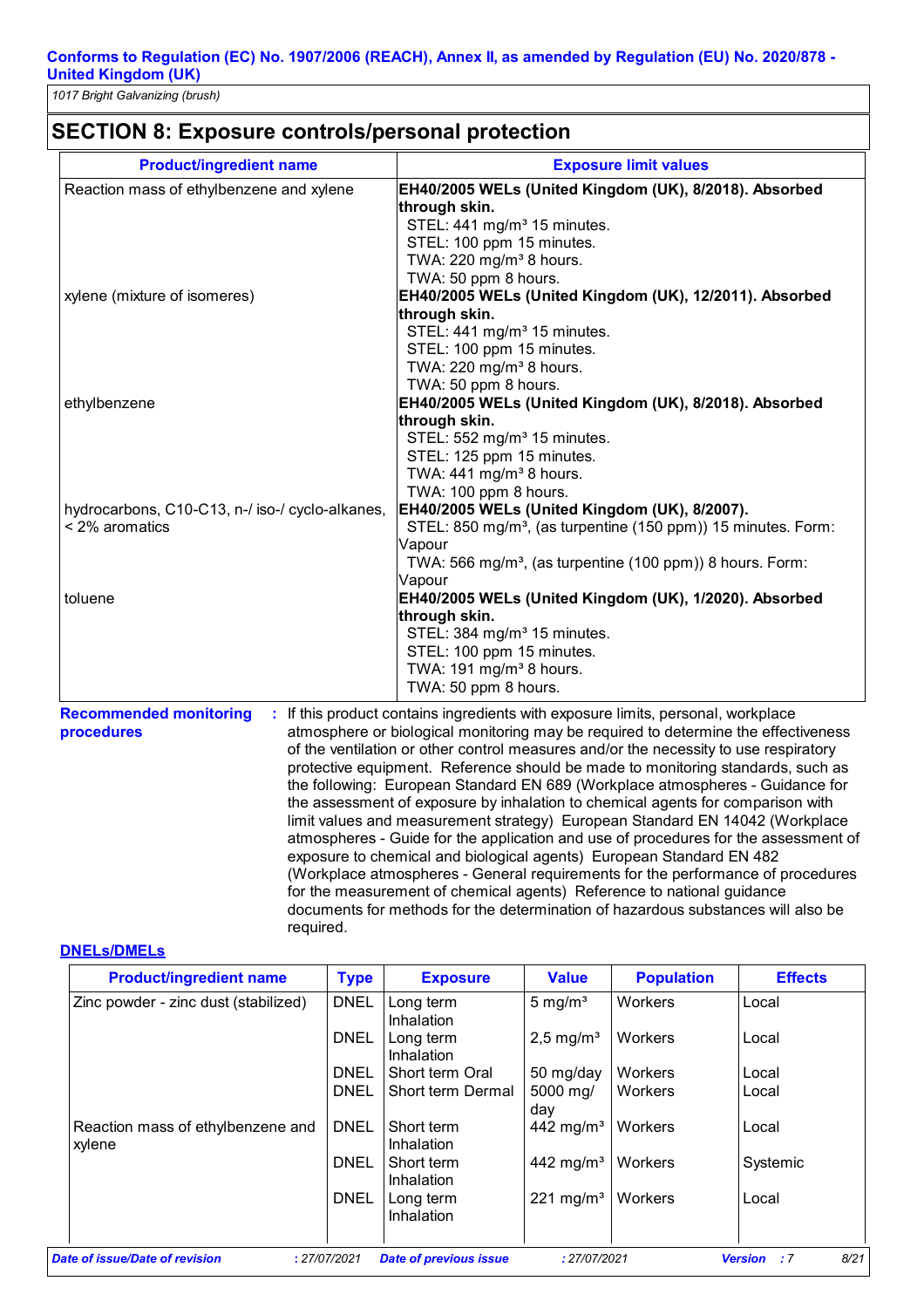*1017 Bright Galvanizing (brush)*

# **SECTION 8: Exposure controls/personal protection**

|                              | <b>DNEL</b> | Long term<br>Inhalation  | $221 \text{ mg/m}^3$    | Workers                | Systemic |
|------------------------------|-------------|--------------------------|-------------------------|------------------------|----------|
|                              | <b>DNEL</b> | Long term Dermal         | 212 mg/kg<br>bw/day     | Workers                | Systemic |
|                              | <b>DNEL</b> | Short term               | $260$ mg/m <sup>3</sup> | General                | Local    |
|                              |             | Inhalation               |                         | population             |          |
|                              | <b>DNEL</b> | Short term<br>Inhalation | $260$ mg/m <sup>3</sup> | General<br>population  | Systemic |
|                              | <b>DNEL</b> | Long term                | 65,3 mg/m <sup>3</sup>  | General                | Local    |
|                              |             | Inhalation               |                         | population             |          |
|                              | <b>DNEL</b> | Long term                | 65,3 mg/ $m^3$          | General                | Systemic |
|                              |             | Inhalation               |                         | population             |          |
|                              | <b>DNEL</b> | Long term Dermal         | 125 mg/kg               | General                | Systemic |
|                              |             |                          | bw/day                  | population             |          |
|                              | <b>DNEL</b> | Long term Oral           | $12,5 \text{ mg}$       | General                | Systemic |
|                              |             |                          | kg bw/day               | population             |          |
| xylene (mixture of isomeres) | <b>DNEL</b> | Short term               | 289 mg/ $m3$            | Workers                | Local    |
|                              | <b>DNEL</b> | Inhalation<br>Short term | 289 mg/ $m3$            | Workers                | Systemic |
|                              |             | Inhalation               |                         |                        |          |
|                              | <b>DNEL</b> | Long term                | 77 mg/ $m3$             | Workers                | Systemic |
|                              |             | Inhalation               |                         |                        |          |
|                              | <b>DNEL</b> | Long term Dermal         | 180 mg/ $m3$            | Workers                | Systemic |
|                              | <b>DNEL</b> | Short term               | 174 mg/m $3$            | General                | Local    |
|                              |             | Inhalation               |                         | population             |          |
|                              |             |                          |                         | [Consumers]            |          |
|                              | <b>DNEL</b> | Short term               | 174 mg/m <sup>3</sup>   | General                | Systemic |
|                              |             | Inhalation               |                         | population             |          |
|                              | <b>DNEL</b> | Long term                | 14,8 mg/ $m^3$          | [Consumers]<br>General | Systemic |
|                              |             | Inhalation               |                         | population             |          |
|                              |             |                          |                         | [Consumers]            |          |
|                              | <b>DNEL</b> | Long term Dermal         | 108 mg/ $m3$            | General                | Systemic |
|                              |             |                          |                         | population             |          |
|                              |             |                          |                         | [Consumers]            |          |
| ethylbenzene                 | <b>DNEL</b> | Long term                | $77$ mg/m <sup>3</sup>  | Workers                | Systemic |
|                              |             | Inhalation               |                         |                        |          |
|                              | <b>DNEL</b> | Long term Dermal         | 180 mg/kg<br>bw/day     | Workers                | Systemic |
|                              | <b>DNEL</b> | Long term                | 15 mg/ $m3$             | General                | Systemic |
|                              |             | Inhalation               |                         | population             |          |
|                              |             |                          |                         | [Consumers]            |          |
|                              | <b>DNEL</b> | Long term Oral           | $1,6$ mg/kg             | General                | Systemic |
|                              |             |                          | bw/day                  | population             |          |
|                              |             |                          |                         | [Consumers]            |          |

#### **PNECs**

| <b>Product/ingredient name</b>                 | <b>Compartment Detail</b>     | <b>Value</b>           | <b>Method Detail</b>                |
|------------------------------------------------|-------------------------------|------------------------|-------------------------------------|
| Zinc powder - zinc dust (stabilized)           | Fresh water                   | $20,6 \mu g/l$         |                                     |
|                                                | Marine                        | $6,1 \mu g/l$          |                                     |
|                                                | Sewage Treatment              | 52 µg/l                |                                     |
|                                                | Plant                         |                        |                                     |
|                                                | Fresh water sediment          | 118 mg/kg dwt          | ۰                                   |
|                                                | Marine water sediment         | 56,5 mg/kg dwt         | $\overline{\phantom{0}}$            |
|                                                | Soil                          | 35,6 mg/kg dwt         |                                     |
| Reaction mass of ethylbenzene and xylene       | Fresh water                   | 0,327 mg/l             |                                     |
|                                                | Marine water                  | $0,327$ mg/l           |                                     |
|                                                | Fresh water sediment          | 12,46 mg/kg            |                                     |
|                                                | Marine water sediment         | 12,46 mg/kg            |                                     |
|                                                | Soil                          | $2,31$ mg/kg           |                                     |
|                                                | Sewage Treatment              | $6,58 \,\mathrm{mg}/l$ | -                                   |
| Date of issue/Date of revision<br>: 27/07/2021 | <b>Date of previous issue</b> | : 27/07/2021           | 9/21<br><b>Version</b><br>$\cdot$ 7 |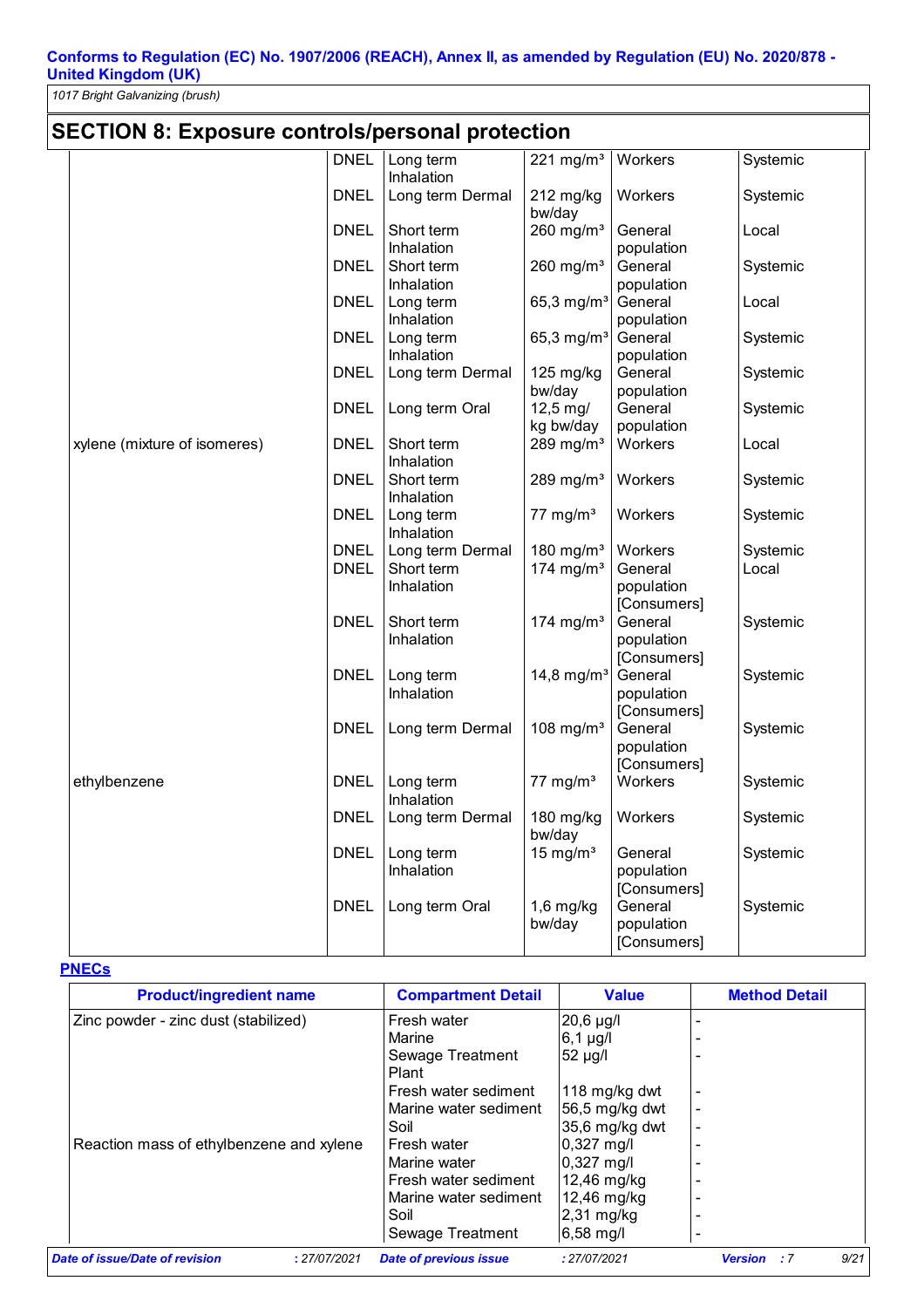### **SECTION 8: Exposure controls/personal protection**

|                              | Plant                 |                        |  |
|------------------------------|-----------------------|------------------------|--|
| xylene (mixture of isomeres) | Fresh water           | $0,327 \text{ mg/l}$   |  |
|                              | Marine water          | $0,327$ mg/l           |  |
|                              | Fresh water sediment  | 12,46 mg/kg            |  |
|                              | Marine water sediment | 12,46 mg/kg            |  |
|                              | Soil                  | $2,31$ mg/kg           |  |
|                              | Sewage Treatment      | 6,58 mg/l              |  |
|                              | Plant                 |                        |  |
| ethylbenzene                 | Fresh water           | $0,1$ mg/l             |  |
|                              | Marine water          | $0,01 \,\mathrm{mg/l}$ |  |
|                              | Fresh water sediment  | 13,7 mg/kg             |  |
|                              | Marine water sediment | $1,37$ mg/kg           |  |
|                              | Soil                  | 2,68 mg/kg             |  |
|                              | Sewage Treatment      | $9,6$ mg/l             |  |
|                              | Plant                 |                        |  |

| <b>8.2 Exposure controls</b>                      |                                                                                                                                                                                                                                                                                                                                                                                                   |
|---------------------------------------------------|---------------------------------------------------------------------------------------------------------------------------------------------------------------------------------------------------------------------------------------------------------------------------------------------------------------------------------------------------------------------------------------------------|
| <b>Appropriate engineering</b><br><b>controls</b> | : Use only with adequate ventilation. Use process enclosures, local exhaust<br>ventilation or other engineering controls to keep worker exposure to airborne<br>contaminants below any recommended or statutory limits. The engineering controls<br>also need to keep gas, vapour or dust concentrations below any lower explosive<br>limits. Use explosion-proof ventilation equipment.          |
| <b>Individual protection measures</b>             |                                                                                                                                                                                                                                                                                                                                                                                                   |
| <b>Hygiene measures</b>                           | : Wash hands, forearms and face thoroughly after handling chemical products,<br>before eating, smoking and using the lavatory and at the end of the working period.<br>Appropriate techniques should be used to remove potentially contaminated clothing.<br>Wash contaminated clothing before reusing. Ensure that eyewash stations and<br>safety showers are close to the workstation location. |
| <b>Eye/face protection</b>                        | : Safety eyewear complying with an approved standard should be used when a risk<br>assessment indicates this is necessary to avoid exposure to liquid splashes, mists,<br>gases or dusts. Use eye protection according to EN 166. If contact is possible, the<br>following protection should be worn, unless the assessment indicates a higher<br>degree of protection: chemical splash goggles.  |

#### **Skin protection**

There is no one glove material or combination of materials that will give unlimited resistance to any individual or combination of chemicals.

The breakthrough time must be greater than the end use time of the product.

The instructions and information provided by the glove manufacturer on use, storage, maintenance and replacement must be followed.

Gloves should be replaced regularly and if there is any sign of damage to the glove material.

Always ensure that gloves are free from defects and that they are stored and used correctly.

The performance or effectiveness of the glove may be reduced by physical/chemical damage and poor maintenance. Barrier creams may help to protect the exposed areas of the skin but should not be applied once exposure has occurred.

**Hand protection The Chemical-resistant, impervious gloves complying with an approved standard should Hendical Standard should and approved standard should** be worn at all times when handling chemical products if a risk assessment indicates this is necessary. Considering the parameters specified by the glove manufacturer, check during use that the gloves are still retaining their protective properties. It should be noted that the time to breakthrough for any glove material may be different for different glove manufacturers. In the case of mixtures, consisting of several substances, the protection time of the gloves cannot be accurately estimated. > 8 hours (breakthrough time): nitrile rubber (0.5mm) or polyvinyl alcohol (PVA). The recommendation for the type or types of glove to use when handling this product is based on information from the following source: EN374. The user must

check that the final choice of type of glove selected for handling this product is the most appropriate and takes into account the particular conditions of use, as included in the user's risk assessment.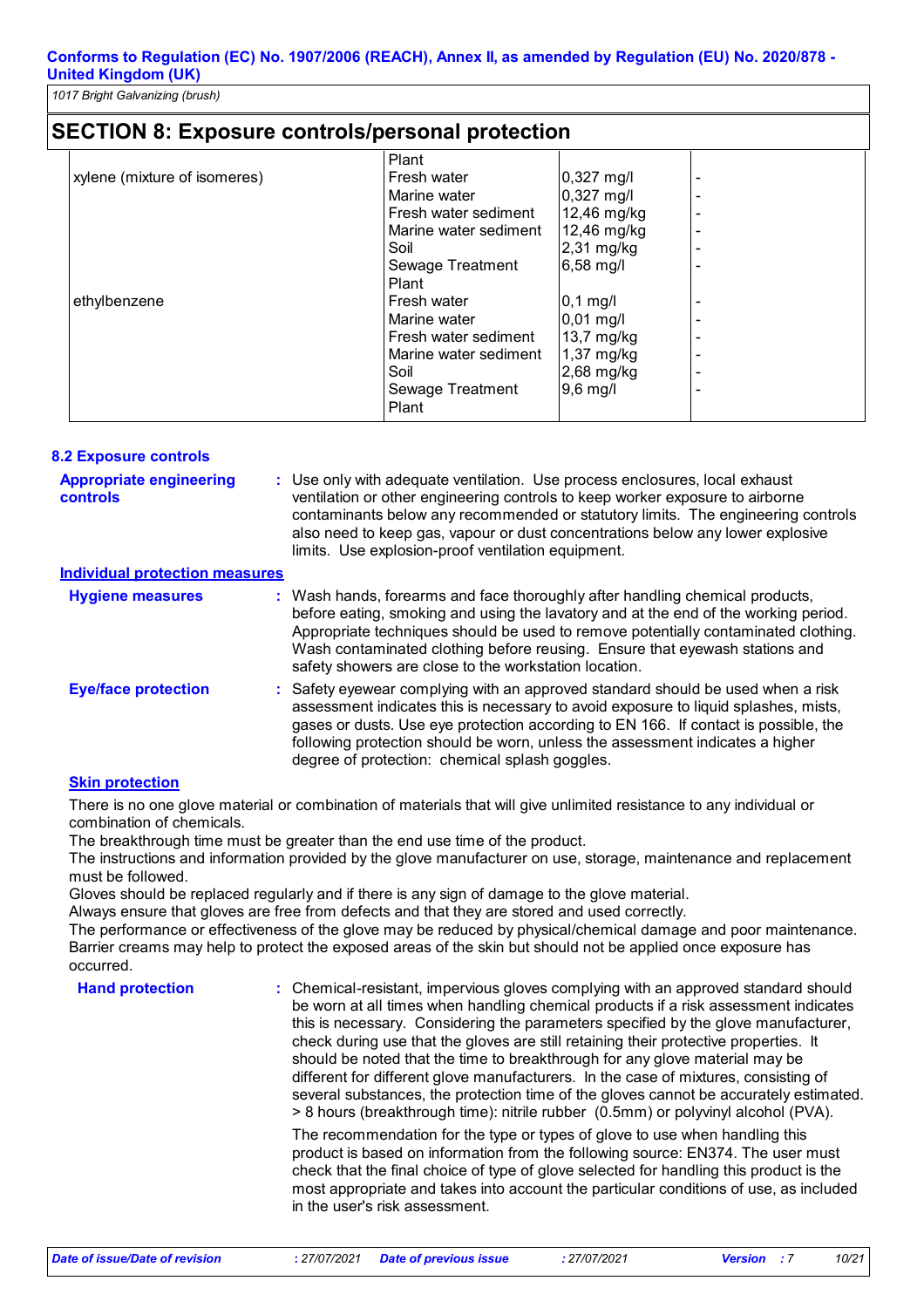*1017 Bright Galvanizing (brush)*

# **SECTION 8: Exposure controls/personal protection**

| <b>Body protection</b>                    | : Personal protective equipment for the body should be selected based on the task<br>being performed and the risks involved and should be approved by a specialist<br>before handling this product. When there is a risk of ignition from static electricity,<br>wear anti-static protective clothing. For the greatest protection from static<br>discharges, clothing should include anti-static overalls, boots and gloves. Refer to<br>European Standard EN 1149 for further information on material and design<br>requirements and test methods. Recommended: Personnel should wear antistatic<br>clothing made of natural fibres or of high-temperature-resistant synthetic fibres. |
|-------------------------------------------|------------------------------------------------------------------------------------------------------------------------------------------------------------------------------------------------------------------------------------------------------------------------------------------------------------------------------------------------------------------------------------------------------------------------------------------------------------------------------------------------------------------------------------------------------------------------------------------------------------------------------------------------------------------------------------------|
| <b>Other skin protection</b>              | : Appropriate footwear and any additional skin protection measures should be<br>selected based on the task being performed and the risks involved and should be<br>approved by a specialist before handling this product.                                                                                                                                                                                                                                                                                                                                                                                                                                                                |
| <b>Respiratory protection</b>             | : Based on the hazard and potential for exposure, select a respirator that meets the<br>appropriate standard or certification. Respirators must be used according to a<br>respiratory protection program to ensure proper fitting, training, and other important<br>aspects of use. Recommended: organic vapour filter (Type A) (EN 140).                                                                                                                                                                                                                                                                                                                                                |
| <b>Environmental exposure</b><br>controls | : Emissions from ventilation or work process equipment should be checked to ensure<br>they comply with the requirements of environmental protection legislation. In some<br>cases, fume scrubbers, filters or engineering modifications to the process equipment<br>will be necessary to reduce emissions to acceptable levels.                                                                                                                                                                                                                                                                                                                                                          |

# **SECTION 9: Physical and chemical properties**

The conditions of measurement of all properties are at standard temperature and pressure unless otherwise indicated.

| Date of issue/Date of revision                                                             | 11/21<br>: 27/07/2021<br><b>Date of previous issue</b><br>: 27/07/2021<br><b>Version</b><br>$\cdot$ : 7                                                                                                                                                                                     |
|--------------------------------------------------------------------------------------------|---------------------------------------------------------------------------------------------------------------------------------------------------------------------------------------------------------------------------------------------------------------------------------------------|
| <b>Relative density</b>                                                                    | $: 1,77$ [calculated.]                                                                                                                                                                                                                                                                      |
| <b>Evaporation rate</b>                                                                    | $\therefore$ 0,8 (Butyl acetate. = 1)                                                                                                                                                                                                                                                       |
| <b>Vapour pressure</b>                                                                     | $: 0,8$ kPa (6 mm Hg)                                                                                                                                                                                                                                                                       |
| <b>Partition coefficient: n-octanol/ :</b> Not applicable.<br>water                        |                                                                                                                                                                                                                                                                                             |
| <b>Solubility in water</b>                                                                 | : Not available.                                                                                                                                                                                                                                                                            |
| <b>Solubility(ies)</b>                                                                     | : Very slightly soluble in the following materials: acetone.<br>Insoluble in the following materials: cold water and hot water.                                                                                                                                                             |
| <b>Viscosity</b>                                                                           | Dynamic (room temperature): 1075 to 1250 mPa·s [ASTM D562 [KU]]<br>Kinematic (40 $^{\circ}$ C): >20,5 mm <sup>2</sup> /s                                                                                                                                                                    |
| pH : Justification                                                                         | Product is non-soluble (in water).                                                                                                                                                                                                                                                          |
| pH                                                                                         | Not applicable.                                                                                                                                                                                                                                                                             |
| <b>Flash point</b><br><b>Auto-ignition temperature</b><br><b>Decomposition temperature</b> | : Closed cup: 25°C (77°F) [ISO EN DIN 1523 / DIN 53213-1]<br>: Not relevant due to nature of the product.<br>Not available.                                                                                                                                                                 |
| <b>Upper/lower flammability or</b><br>explosive limits                                     | $:$ Lower: $1\%$<br>Upper: 8%                                                                                                                                                                                                                                                               |
| <b>Flammability (solid, gas)</b>                                                           | : Flammable in the presence of the following materials or conditions: open flames,<br>sparks and static discharge.<br>Slightly flammable in the presence of the following materials or conditions: heat.<br>Vapour may travel a considerable distance to source of ignition and flash back. |
| range                                                                                      |                                                                                                                                                                                                                                                                                             |
| Initial boiling point and boiling                                                          | : >140°C (>284°F) [Literature]                                                                                                                                                                                                                                                              |
| <b>Melting point/freezing point</b>                                                        | $: < -30^{\circ}$ C                                                                                                                                                                                                                                                                         |
| <b>Odour threshold</b>                                                                     | Not available.                                                                                                                                                                                                                                                                              |
| <b>Odour</b>                                                                               | Solvent-like                                                                                                                                                                                                                                                                                |
| <b>Colour</b>                                                                              | Silvery.                                                                                                                                                                                                                                                                                    |
| <b>Physical state</b>                                                                      | : Liquid.                                                                                                                                                                                                                                                                                   |

#### **9.1 Information on basic physical and chemical properties**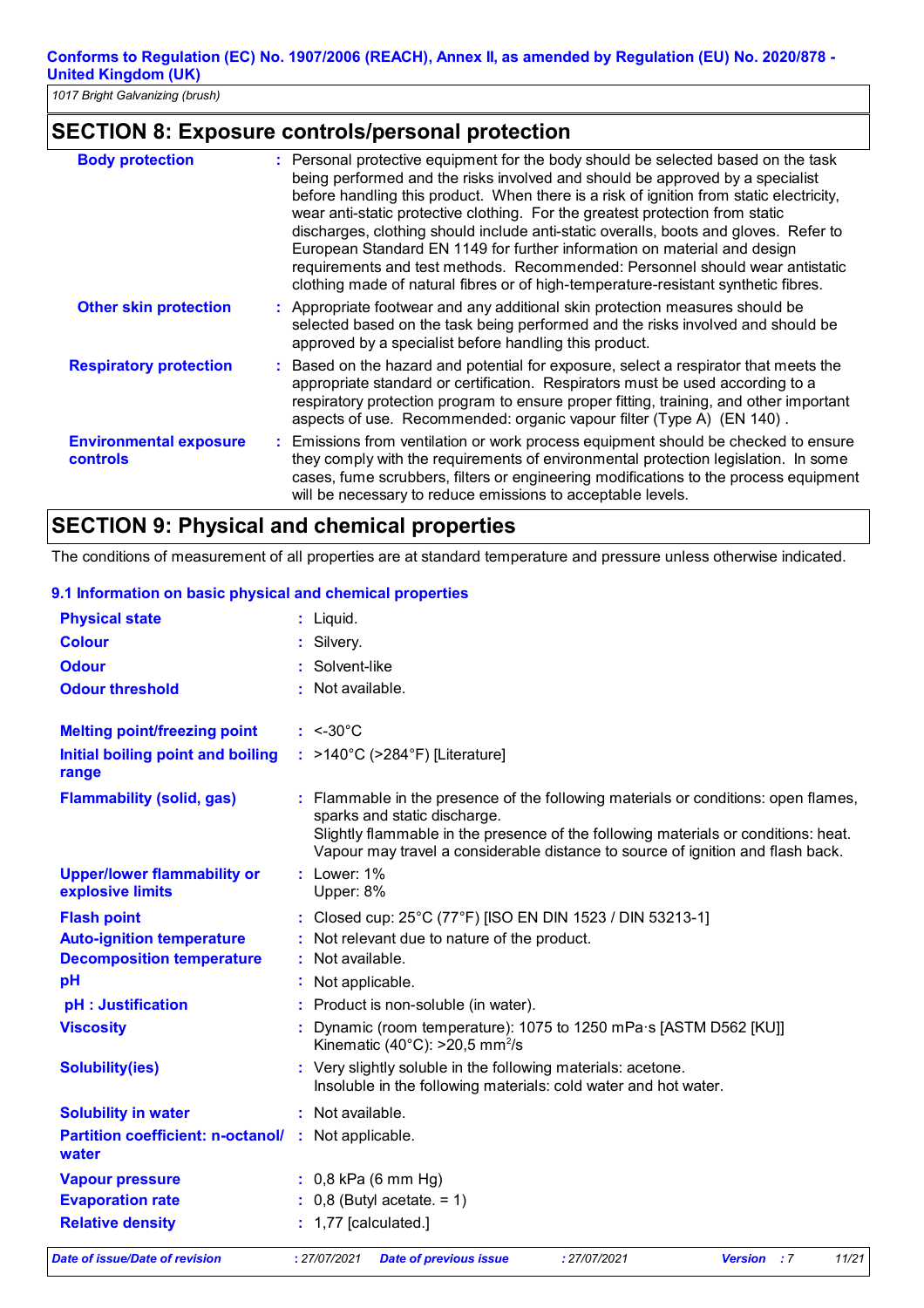*1017 Bright Galvanizing (brush)*

# **SECTION 9: Physical and chemical properties**

| <b>Density</b>                  | : $1,77$ g/cm <sup>3</sup> [20 $^{\circ}$ C (68 $^{\circ}$ F)] [calculated.]                                                                                                     |
|---------------------------------|----------------------------------------------------------------------------------------------------------------------------------------------------------------------------------|
| <b>Vapour density</b>           | : $>3$ [Air = 1]                                                                                                                                                                 |
| <b>Explosive properties</b>     | : Slightly explosive in the presence of the following materials or conditions: open<br>flames, sparks and static discharge and heat.<br>No unusual hazard if involved in a fire. |
| <b>Oxidising properties</b>     | $:$ Not available.                                                                                                                                                               |
| <b>Particle characteristics</b> |                                                                                                                                                                                  |
| <b>Median particle size</b>     | Not applicable.                                                                                                                                                                  |

# **SECTION 10: Stability and reactivity**

| <b>10.1 Reactivity</b>                            | : No specific test data related to reactivity available for this product or its ingredients.                                                                                                                                                |
|---------------------------------------------------|---------------------------------------------------------------------------------------------------------------------------------------------------------------------------------------------------------------------------------------------|
| <b>10.2 Chemical stability</b>                    | : The product is stable.                                                                                                                                                                                                                    |
| <b>10.3 Possibility of</b><br>hazardous reactions | : Under normal conditions of storage and use, hazardous reactions will not occur.                                                                                                                                                           |
| <b>10.4 Conditions to avoid</b>                   | : Avoid all possible sources of ignition (spark or flame). Do not pressurise, cut, weld,<br>braze, solder, drill, grind or expose containers to heat or sources of ignition. Do not<br>allow vapour to accumulate in low or confined areas. |
| <b>10.5 Incompatible materials</b>                | : Reactive or incompatible with the following materials:<br>oxidising materials                                                                                                                                                             |
| <b>10.6 Hazardous</b><br>decomposition products   | : Under normal conditions of storage and use, hazardous decomposition products<br>should not be produced.                                                                                                                                   |

### **SECTION 11: Toxicological information**

#### **11.1 Information on hazard classes as defined in Regulation (EC) No 1272/2008**

#### **Acute toxicity**

| <b>Product/ingredient name</b>            | <b>Result</b>                 | <b>Species</b> | <b>Dose</b>               | <b>Exposure</b> |
|-------------------------------------------|-------------------------------|----------------|---------------------------|-----------------|
| Reaction mass of                          | <b>LC50 Inhalation Vapour</b> | Rat            | $27124$ mg/m <sup>3</sup> | 4 hours         |
| ethylbenzene and xylene                   |                               |                |                           |                 |
|                                           | D50 Dermal                    | Rabbit         | 12126 mg/kg               |                 |
|                                           | D50 Oral                      | Rat            | 3523 mg/kg                |                 |
| xylene (mixture of isomeres)              | LC50 Inhalation Gas.          | Rat            | 5000 ppm                  | 4 hours         |
|                                           | LC50 Inhalation Gas.          | Rat            | 6670 ppm                  | 4 hours         |
|                                           | D50 Dermal                    | Rabbit         | $4,2$ g/kg                |                 |
|                                           | D50 Dermal                    | Rabbit         | 1100 mg/kg                |                 |
|                                           | LD50 Dermal                   | Rabbit         | 1700 mg/kg                |                 |
|                                           | D50 Oral                      | Rat            | 4300 mg/kg                |                 |
|                                           | TDLo Dermal                   | Rabbit         | 4300 mg/kg                |                 |
| ethylbenzene                              | LC50 Inhalation Vapour        | Rat - Male     | 17,6 mg/l                 | 4 hours         |
|                                           | D50 Dermal                    | Rabbit - Male, | 15400 mg/kg               |                 |
|                                           |                               | Female         |                           |                 |
|                                           | D50 Oral                      | Rat            | 3500 mg/kg                |                 |
| hydrocarbons, C10-C13, n-/                | <b>LC50 Inhalation Vapour</b> | Rat            | 5000 mg/m <sup>3</sup>    | 4 hours         |
| iso-/ cyclo-alkanes, $< 2\%$<br>aromatics |                               |                |                           |                 |
|                                           | D50 Dermal                    | Rabbit         | >5000 mg/kg               |                 |
|                                           | D50 Oral_                     | Rat            | >5000 mg/kg               |                 |
| hydrocarbons, aromatic, C9                | <sub>-</sub> D50 Oral         | Rat            | 8400 mg/kg                |                 |
| toluene                                   | LC50 Inhalation Vapour        | Rat            | 49 $g/m3$                 | 4 hours         |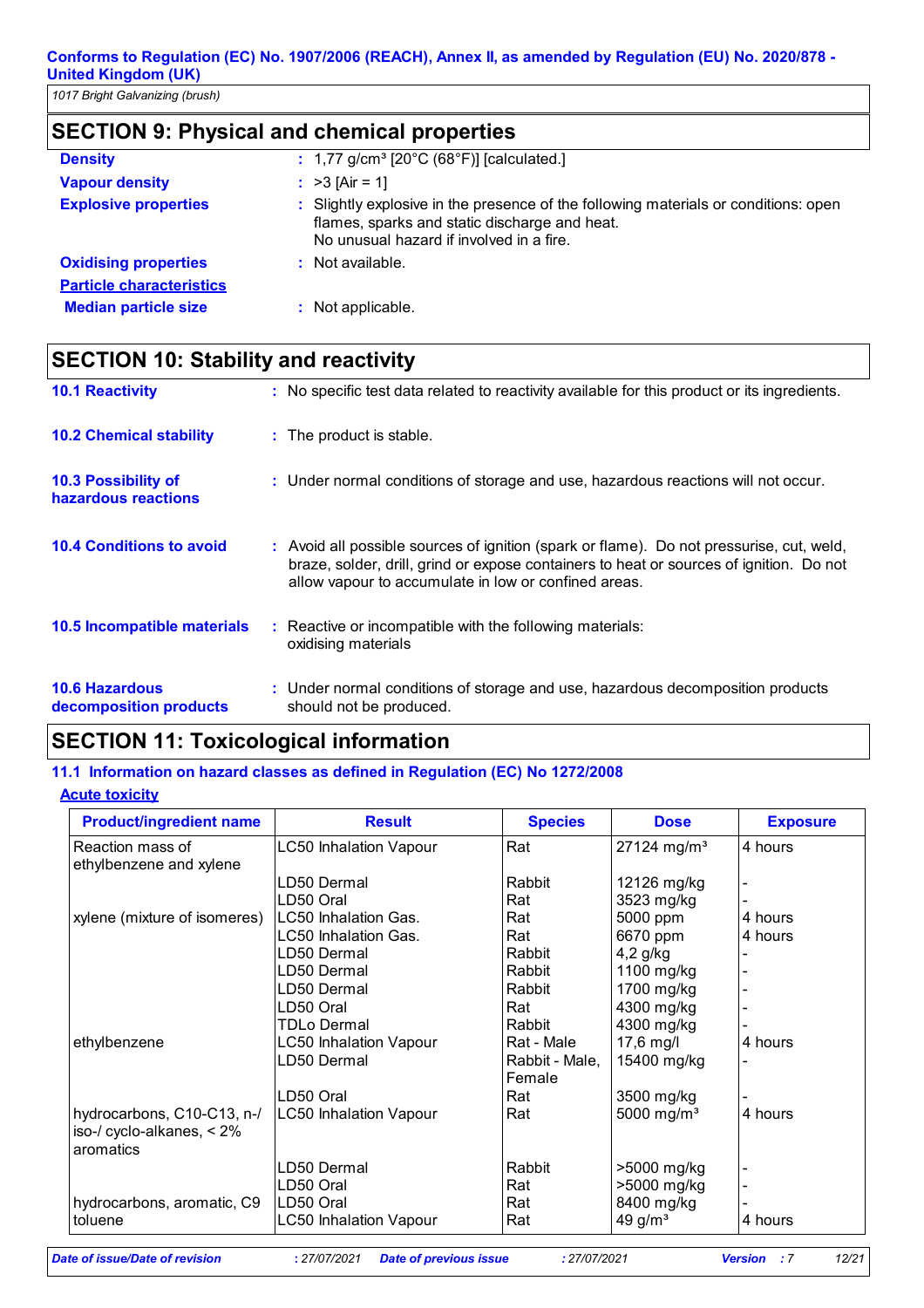# **SECTION 11: Toxicological information**

**Conclusion/Summary :** Based on available data, the classification criteria are not met.

#### **Acute toxicity estimates**

| <b>Product/ingredient name</b>           | Oral (mg/<br>kg) | <b>Dermal</b><br>(mg/kg) | <b>Inhalation</b><br>(gases)<br>(ppm) | <b>Inhalation</b><br>(vapours)<br>(mg/l) | <b>Inhalation</b><br>(dusts)<br>and mists)<br>(mg/l) |
|------------------------------------------|------------------|--------------------------|---------------------------------------|------------------------------------------|------------------------------------------------------|
| Reaction mass of ethylbenzene and xylene | 3523             | 1100                     | N/A                                   | 11                                       | N/A                                                  |
| xylene (mixture of isomeres)             | 4300             | 1100                     | N/A                                   | 11                                       | N/A                                                  |
| ethylbenzene                             | N/A              | N/A                      | N/A                                   | 11                                       | N/A                                                  |
| hydrocarbons, aromatic, C9               | 8400             | N/A                      | N/A                                   | N/A                                      | N/A                                                  |
| toluene                                  | N/A              | N/A                      | N/A                                   | 49                                       | N/A                                                  |

#### **Irritation/Corrosion**

| <b>Product/ingredient name</b> | <b>Result</b>            | <b>Species</b> | <b>Score</b>                 | <b>Exposure</b>            | <b>Observation</b>       |
|--------------------------------|--------------------------|----------------|------------------------------|----------------------------|--------------------------|
| Zinc powder - zinc dust        | Skin - Mild irritant     | Human          | L,                           | 72 hours 300               | $\blacksquare$           |
| (stabilized)                   |                          |                |                              | Micrograms                 |                          |
|                                |                          |                |                              | Intermittent               |                          |
| xylene (mixture of isomeres)   | Eyes - Mild irritant     | Rabbit         | $\overline{\phantom{0}}$     | 87 milligrams              |                          |
|                                | Eyes - Severe irritant   | Rabbit         | $\overline{a}$               | 24 hours 5                 |                          |
|                                |                          |                |                              | milligrams                 |                          |
|                                | Skin - Mild irritant     | Rat            | $\overline{a}$               | 8 hours 60                 | $\blacksquare$           |
|                                |                          |                |                              | microliters                |                          |
|                                | Skin - Moderate irritant | Rabbit         | $\blacksquare$               | 24 hours 500               | $\frac{1}{2}$            |
|                                |                          |                |                              | milligrams                 |                          |
|                                | Skin - Moderate irritant | Rabbit         | $\overline{a}$               | 100 Percent                |                          |
|                                | Eyes - Moderate irritant | Rabbit         |                              |                            |                          |
| ethylbenzene                   | Eyes - Severe irritant   | Rabbit         | $\overline{a}$               | 500                        |                          |
|                                |                          |                |                              | milligrams                 |                          |
|                                | Skin - Mild irritant     | Rabbit         | $\overline{a}$               | 24 hours 15                |                          |
| hydrocarbons, aromatic, C9     | Eyes - Mild irritant     | Rabbit         | $\overline{a}$               | milligrams<br>24 hours 100 |                          |
|                                |                          |                |                              | UI                         |                          |
| toluene                        | Eyes - Mild irritant     | Rabbit         | $\qquad \qquad \blacksquare$ | 0,5 minutes                | $\overline{\phantom{a}}$ |
|                                |                          |                |                              | 100                        |                          |
|                                |                          |                |                              | milligrams                 |                          |
|                                | Eyes - Mild irritant     | Rabbit         | $\overline{a}$               | 870                        |                          |
|                                |                          |                |                              | Micrograms                 |                          |
|                                | Eyes - Severe irritant   | Rabbit         | $\overline{\phantom{0}}$     | 24 hours 2                 |                          |
|                                |                          |                |                              | milligrams                 |                          |
|                                | Skin - Mild irritant     | Pig            | $\overline{\phantom{0}}$     | 24 hours 250               |                          |
|                                |                          |                |                              | microliters                |                          |
|                                | Skin - Mild irritant     | Rabbit         | $\blacksquare$               | 435                        | $\blacksquare$           |
|                                |                          |                |                              | milligrams                 |                          |
|                                | Skin - Moderate irritant | Rabbit         | $\overline{a}$               | 24 hours 20                | $\overline{\phantom{a}}$ |
|                                |                          |                |                              | milligrams                 |                          |
|                                | Skin - Moderate irritant | Rabbit         | $\overline{a}$               | 500                        | $\overline{a}$           |
|                                |                          |                |                              | milligrams                 |                          |
| Conclusion/Cummany             |                          |                |                              |                            |                          |

**Conclusion/Summary Skin :** Causes skin irritation. **Eves Exercise Even Eves :** Causes serious eve irritation. **Respiratory :** May cause respiratory irritation. May cause damage to organs through prolonged or repeated exposure. **Sensitisation Conclusion/Summary Skin Example 20 :** Based on available data, the classification criteria are not met. **Respiratory :** Based on available data, the classification criteria are not met.

*Date of issue/Date of revision* **:** *27/07/2021 Date of previous issue : 27/07/2021 Version : 7 13/21*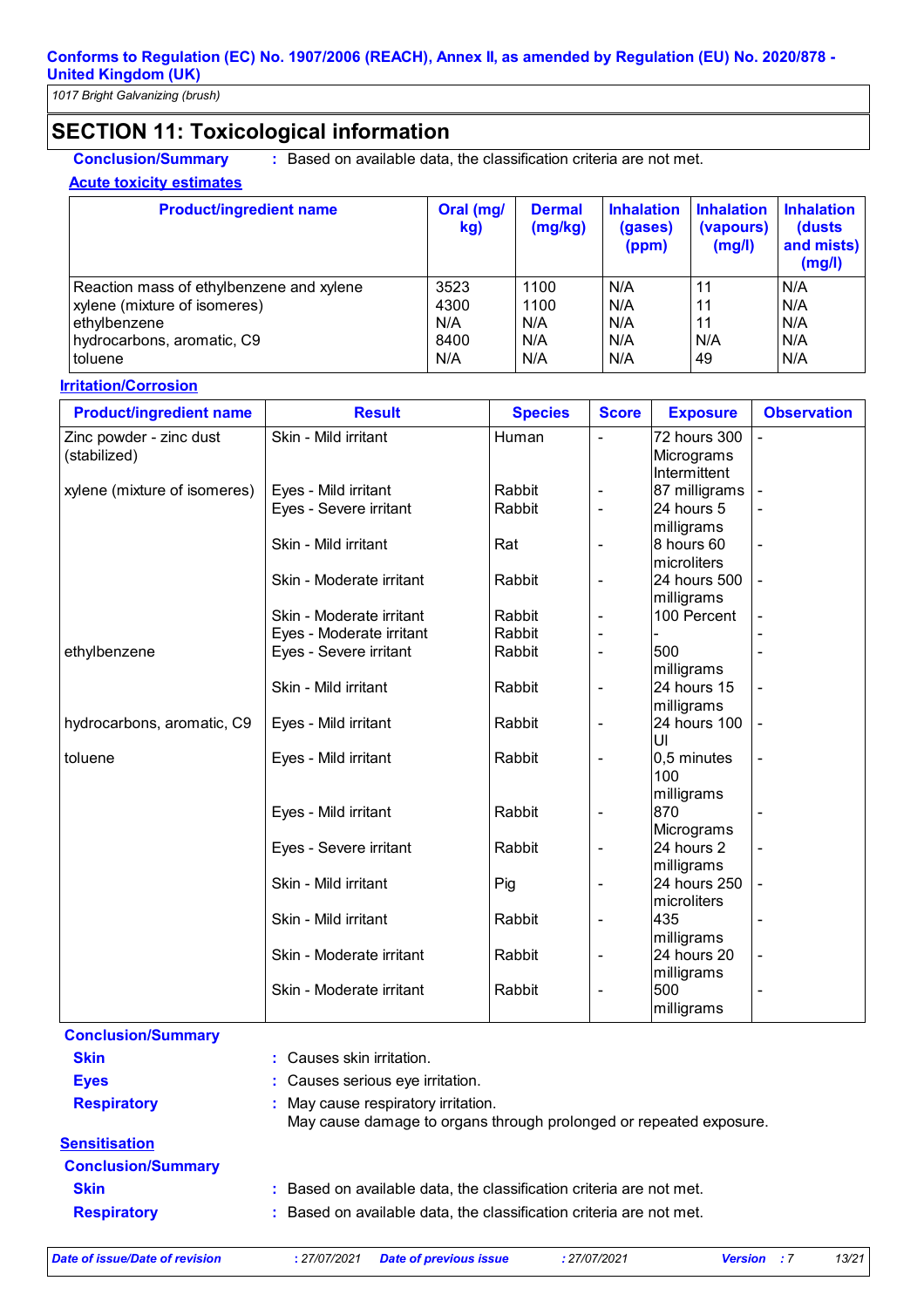*1017 Bright Galvanizing (brush)*

# **SECTION 11: Toxicological information**

#### **Mutagenicity**

**Conclusion/Summary :** Based on available data, the classification criteria are not met.

#### **Carcinogenicity**

**Conclusion/Summary :** Based on available data, the classification criteria are not met.

#### **Reproductive toxicity**

| <b>Product/ingredient name</b> | <b>Maternal</b><br><b>toxicity</b> | <b>Fertility</b> | <b>Developmental</b><br>toxin | <b>Species</b>                  | <b>Dose</b>                                      | <b>Exposure</b> |
|--------------------------------|------------------------------------|------------------|-------------------------------|---------------------------------|--------------------------------------------------|-----------------|
| hydrocarbons, aromatic, C9     |                                    | -                | Negative                      | Mammal - species<br>unspecified | <b>Route of</b><br><i>exposure</i><br>unreported |                 |

**Conclusion/Summary :** Based on available data, the classification criteria are not met.

#### **Teratogenicity**

**Conclusion/Summary :** Based on available data, the classification criteria are not met.

#### **Specific target organ toxicity (single exposure)**

| <b>Product/ingredient name</b>           | <b>Category</b>          | <b>Route of</b><br>exposure | <b>Target organs</b>                     |
|------------------------------------------|--------------------------|-----------------------------|------------------------------------------|
| Reaction mass of ethylbenzene and xylene | Category 3               |                             | Respiratory tract<br><b>lirritation</b>  |
| xylene (mixture of isomeres)             | Category 3               |                             | Respiratory tract<br><b>l</b> irritation |
| hydrocarbons, aromatic, C9               | Category 3               |                             | <b>Respiratory tract</b><br>l irritation |
| toluene                                  | Category 3<br>Category 3 |                             | l Narcotic effects<br>Narcotic effects   |

#### **Specific target organ toxicity (repeated exposure)**

| <b>Product/ingredient name</b>           | <b>Category</b> | <b>Route of</b><br>exposure | <b>Target organs</b> |
|------------------------------------------|-----------------|-----------------------------|----------------------|
| 1017 Bright Galvanizing (brush)          | Category 2      |                             |                      |
| Reaction mass of ethylbenzene and xylene | Category 2      |                             |                      |
| xylene (mixture of isomeres)             | Category 2      |                             |                      |
| ethylbenzene                             | Category 2      |                             | hearing organs       |
| toluene                                  | Category 2      |                             |                      |

#### **Aspiration hazard**

| <b>Product/ingredient name</b>                                 | <b>Result</b>                         |
|----------------------------------------------------------------|---------------------------------------|
| Reaction mass of ethylbenzene and xylene                       | <b>ASPIRATION HAZARD - Category 1</b> |
| xylene (mixture of isomeres)                                   | <b>ASPIRATION HAZARD - Category 1</b> |
| ethylbenzene                                                   | <b>ASPIRATION HAZARD - Category 1</b> |
| hydrocarbons, C10-C13, n-/ iso-/ cyclo-alkanes, < 2% aromatics | <b>ASPIRATION HAZARD - Category 1</b> |
| hydrocarbons, aromatic, C9                                     | <b>ASPIRATION HAZARD - Category 1</b> |
| <b>toluene</b>                                                 | <b>ASPIRATION HAZARD - Category 1</b> |

Routes of entry anticipated: Oral, Dermal, Inhalation. **: Information on likely routes** 

#### **of exposure**

#### **Potential acute health effects**

| <b>Eye contact</b>  | : Causes serious eye irritation.                    |
|---------------------|-----------------------------------------------------|
| <b>Inhalation</b>   | : May cause respiratory irritation.                 |
| <b>Skin contact</b> | : Causes skin irritation.                           |
| <b>Ingestion</b>    | : No known significant effects or critical hazards. |

#### **Symptoms related to the physical, chemical and toxicological characteristics**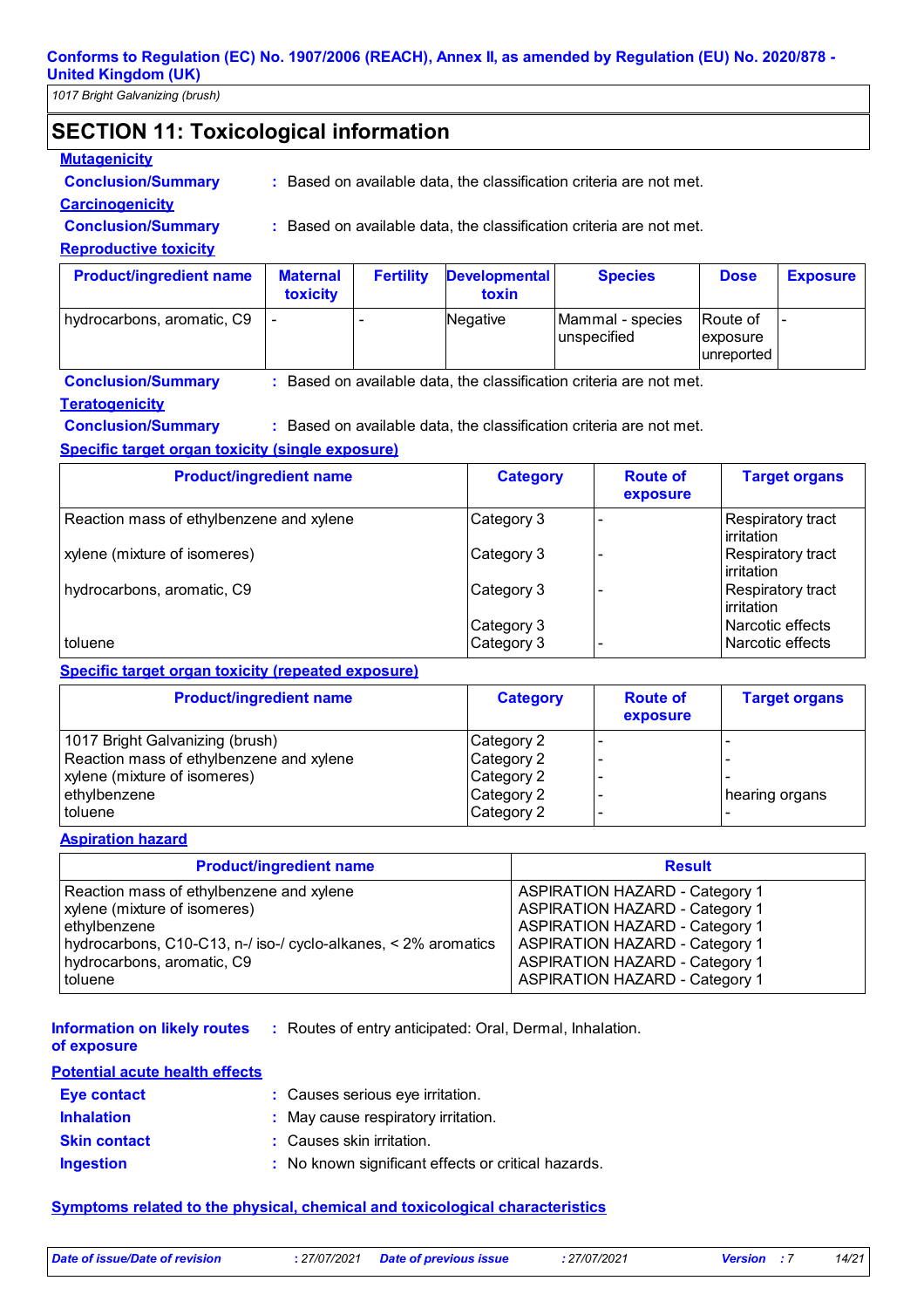# **SECTION 11: Toxicological information**

| <b>Eye contact</b>  | : Adverse symptoms may include the following:<br>pain or irritation<br>watering<br>redness |
|---------------------|--------------------------------------------------------------------------------------------|
| <b>Inhalation</b>   | : Adverse symptoms may include the following:<br>respiratory tract irritation<br>coughing  |
| <b>Skin contact</b> | : Adverse symptoms may include the following:<br>irritation<br>redness                     |
| <b>Ingestion</b>    | No specific data.                                                                          |

#### **Delayed and immediate effects as well as chronic effects from short and long-term exposure**

| <b>Short term exposure</b>                   |                                                                      |
|----------------------------------------------|----------------------------------------------------------------------|
| <b>Potential immediate</b><br><b>effects</b> | $:$ Not available.                                                   |
| <b>Potential delayed effects</b>             | : Not available.                                                     |
| <b>Long term exposure</b>                    |                                                                      |
| <b>Potential immediate</b><br>effects        | $:$ Not available.                                                   |
| <b>Potential delayed effects</b>             | $:$ Not available.                                                   |
| <b>Potential chronic health effects</b>      |                                                                      |
| Not available.                               |                                                                      |
| <b>Conclusion/Summary</b>                    | : Based on available data, the classification criteria are not met.  |
| <b>General</b>                               | : May cause damage to organs through prolonged or repeated exposure. |
| <b>Carcinogenicity</b>                       | : No known significant effects or critical hazards.                  |
| <b>Mutagenicity</b>                          | : No known significant effects or critical hazards.                  |
| <b>Reproductive toxicity</b>                 | : No known significant effects or critical hazards.                  |
| <b>Endocrine disrupting</b><br>properties    | $:$ Not available.                                                   |
| <b>Other information</b>                     | : Not available.                                                     |

# **SECTION 12: Ecological information**

#### **12.1 Toxicity**

| <b>Product/ingredient name</b>          | <b>Result</b>                                 | <b>Species</b>                                                           | <b>Exposure</b> |
|-----------------------------------------|-----------------------------------------------|--------------------------------------------------------------------------|-----------------|
| Zinc powder - zinc dust<br>(stabilized) | Acute EC50 106 µg/l Fresh water               | Algae - Pseudokirchneriella<br>subcapitata - Exponential<br>growth phase | 72 hours        |
|                                         | Acute EC50 0,572 mg/l Marine water            | Algae - Ulva pertusa                                                     | 96 hours        |
|                                         | Acute EC50 10000 µg/l Fresh water             | Aquatic plants - Lemna minor                                             | 4 days          |
|                                         | Acute LC50 107 µg/l Fresh water               | Daphnia spec. - Daphnia pulex                                            | 48 hours        |
|                                         | Acute LC50 182 µg/l Fresh water               | Fish - Oncorhynchus<br>tshawytscha                                       | 96 hours        |
|                                         | Chronic EC10 27,3 µg/l Fresh water            | Algae - Pseudokirchneriella<br>subcapitata - Exponential<br>growth phase | 72 hours        |
|                                         | Chronic EC10 59,2 µg/l Fresh water            | Daphnia spec. - Daphnia magna                                            | 21 days         |
|                                         | Chronic NOEC 9 mg/l Fresh water               | Aquatic plants - Ceratophyllum<br>demersum                               | 3 days          |
|                                         | Chronic NOEC 178 µg/l Marine water            | Crustaceans - Palaemon<br>elegans                                        | 21 days         |
| Reaction mass of                        | NOEC 0,44 mg/l                                | Algae                                                                    | 72 hours        |
| <b>Date of issue/Date of revision</b>   | : 27/07/2021<br><b>Date of previous issue</b> | : 27/07/2021<br><b>Version</b>                                           | 15/21<br>:7     |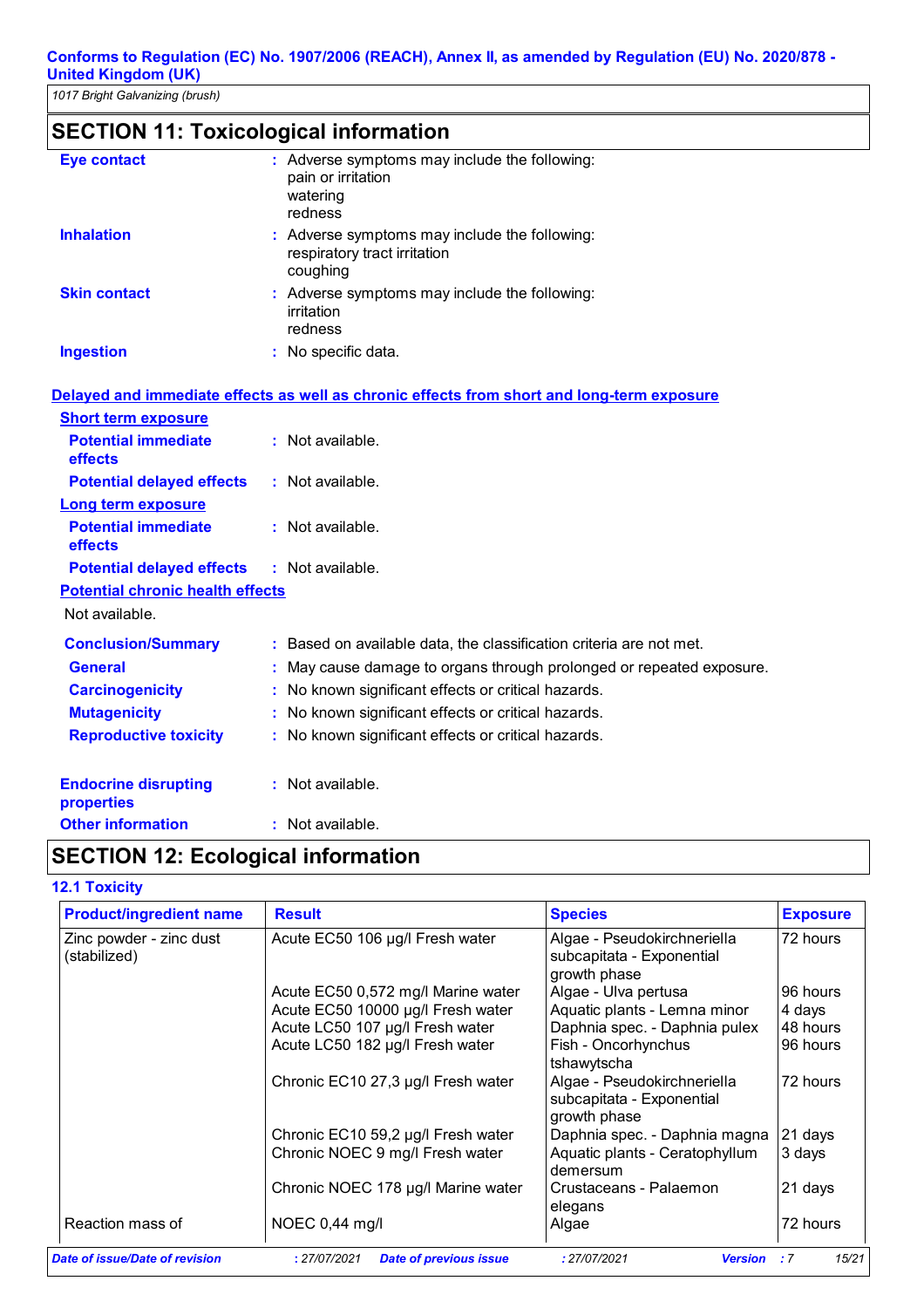*1017 Bright Galvanizing (brush)*

# **SECTION 12: Ecological information**

| ethylbenzene and xylene      |                                    |                               |          |
|------------------------------|------------------------------------|-------------------------------|----------|
|                              | NOEC 0,96 mg/l                     | Daphnia spec.                 | 7 days   |
|                              | NOEC 1,3 mg/l                      | Fish                          | 56 days  |
| ethylbenzene                 | Acute EC50 7700 µg/l Marine water  | Algae - Skeletonema costatum  | 96 hours |
|                              | Acute EC50 3600 µg/l Fresh water   | Algae - Pseudokirchneriella   | 96 hours |
|                              |                                    | subcapitata                   |          |
|                              | Acute EC50 2,6 mg/l Fresh water    | Daphnia spec.                 | 48 hours |
|                              | Acute LC50 5,1 mg/l Marine water   | Fish                          | 96 hours |
|                              | Acute LC50 4200 µg/l Fresh water   | Fish - Oncorhynchus mykiss    | 96 hours |
| hydrocarbons, C10-C13, n-/   | Acute EC50 >1000 mg/l              | Daphnia spec.                 | 4 hours  |
| iso-/ cyclo-alkanes, $< 2\%$ |                                    |                               |          |
| aromatics                    |                                    |                               |          |
|                              | Acute IC50 >1000 mg/l              | Algae                         | 4 hours  |
|                              | Acute LC50 >1000 mg/l              | Fish                          | 4 hours  |
| toluene                      | Acute EC50 433 ppm Marine water    | Algae - Skeletonema costatum  | 96 hours |
|                              | Acute EC50 12,5 mg/l Fresh water   | Algae - Pseudokirchneriella   | 72 hours |
|                              |                                    | subcapitata                   |          |
|                              | Acute EC50 6 mg/l Fresh water      | Daphnia spec. - Daphnia       | 48 hours |
|                              |                                    | magna - Juvenile (Fledgling,  |          |
|                              |                                    | Hatchling, Weanling)          |          |
|                              | Acute LC50 15,5 ppm Marine water   | Crustaceans - Palaemonetes    | 48 hours |
|                              |                                    | pugio - Adult                 |          |
|                              | Acute LC50 5,5 mg/l Fresh water    | Fish - Oncorhynchus kisutch - | 96 hours |
|                              |                                    | Fry                           |          |
|                              | Chronic NOEC 500 mg/l Fresh water  | Algae - Pseudokirchneriella   | 96 hours |
|                              |                                    | subcapitata                   |          |
|                              | Chronic NOEC 1000 µg/l Fresh water | Daphnia spec. - Daphnia magna | 21 days  |

**Conclusion/Summary :** Very toxic to aquatic life. Very toxic to aquatic life with long lasting effects.

#### **12.2 Persistence and degradability**

| <b>Product/ingredient name</b>                                                                                       | <b>Test</b>                                     | <b>Result</b>                                                          |                      | <b>Dose</b> | <b>Inoculum</b>               |
|----------------------------------------------------------------------------------------------------------------------|-------------------------------------------------|------------------------------------------------------------------------|----------------------|-------------|-------------------------------|
| xylene (mixture of isomeres)<br>ethylbenzene<br>toluene                                                              | OECD 301E<br>OECD 301C                          | 90 % - Readily - 5 days<br>100 % - 6 days<br>100 % - Readily - 14 days |                      |             |                               |
| : This product has not been tested for biodegradation.<br><b>Conclusion/Summary</b>                                  |                                                 |                                                                        |                      |             |                               |
| <b>Product/ingredient name</b>                                                                                       | <b>Aquatic half-life</b>                        |                                                                        | <b>Photolysis</b>    |             | <b>Biodegradability</b>       |
| xylene (mixture of isomeres)<br>ethylbenzene<br>hydrocarbons, C10-C13, n-/<br>iso-/ cyclo-alkanes, < 2%<br>aromatics | Fresh water $\leq$ 28 days, 5 to 25 $\degree$ C |                                                                        | $ 80\%  < 28$ day(s) |             | Readily<br>Readily<br>Readily |
| hydrocarbons, aromatic, C9<br>toluene                                                                                |                                                 |                                                                        |                      |             | Readily<br>Readily            |

#### **12.3 Bioaccumulative potential**

| <b>Product/ingredient name</b>                 | $LoaPow$ | <b>BCF</b>   | <b>Potential</b> |
|------------------------------------------------|----------|--------------|------------------|
| xylene (mixture of isomeres)   3,12            |          | 18.1 to 25.9 | <b>Ilow</b>      |
| ethylbenzene                                   | 3.6      | 15           | <b>llow</b>      |
| Invertocarbons, aromatic, C9 $\mid$ 3.7 to 4.5 |          | 10 to 2500   | high             |
| toluene                                        | 2.73     | 90           | <b>low</b>       |

**12.4 Mobility in soil Soil/water partition** 

**coefficient (KOC)**

**:** Not available.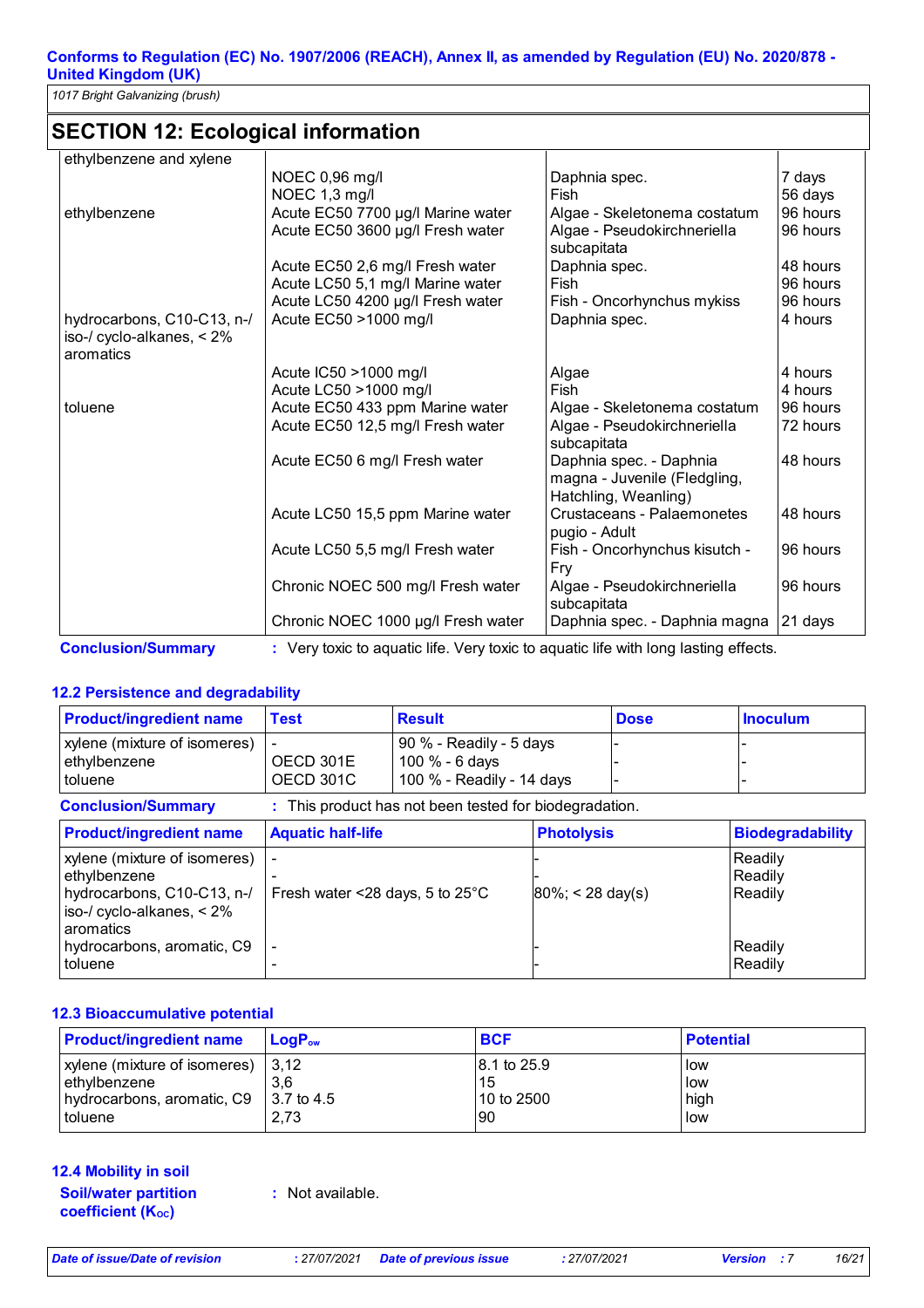*1017 Bright Galvanizing (brush)*

### **SECTION 12: Ecological information**

**Mobility This product is not likely to volatilise rapidly into the air because of its low vapour <b>Mobility** pressure.

#### **12.5 Results of PBT and vPvB assessment**

This mixture does not contain any substances that are assessed to be a PBT or a vPvB.

| <b>12.6 Endocrine disrupting</b> | : No known significant effects or critical hazards. |
|----------------------------------|-----------------------------------------------------|
| properties                       |                                                     |
| 12.7 Other adverse effects       | : No known significant effects or critical hazards. |

# **SECTION 13: Disposal considerations**

The information in this section contains generic advice and guidance.

#### **13.1 Waste treatment methods**

| <b>Product</b>             |                                                                                                                                                                                                                                                                                                                                                                                                                                                                                                                                                     |
|----------------------------|-----------------------------------------------------------------------------------------------------------------------------------------------------------------------------------------------------------------------------------------------------------------------------------------------------------------------------------------------------------------------------------------------------------------------------------------------------------------------------------------------------------------------------------------------------|
| <b>Methods of disposal</b> | : The generation of waste should be avoided or minimised wherever possible.<br>Disposal of this product, solutions and any by-products should at all times comply<br>with the requirements of environmental protection and waste disposal legislation and<br>any regional local authority requirements. Dispose of surplus and non-recyclable<br>products via a licensed waste disposal contractor. Waste should not be disposed of<br>untreated to the sewer unless fully compliant with the requirements of all authorities<br>with jurisdiction. |
| <b>Hazardous waste</b>     | $:$ Yes.                                                                                                                                                                                                                                                                                                                                                                                                                                                                                                                                            |

**European waste catalogue (EWC)**

| <b>Waste code</b>          | <b>Waste designation</b>                                                                                                                                                                                                                                                                                                                                                                                                                                                                                                                                      |
|----------------------------|---------------------------------------------------------------------------------------------------------------------------------------------------------------------------------------------------------------------------------------------------------------------------------------------------------------------------------------------------------------------------------------------------------------------------------------------------------------------------------------------------------------------------------------------------------------|
| 08 01 11*                  | waste paint and varnish containing organic solvents or other hazardous substances                                                                                                                                                                                                                                                                                                                                                                                                                                                                             |
| <b>Special precautions</b> | : This material and its container must be disposed of in a safe way. Care should be<br>taken when handling emptied containers that have not been cleaned or rinsed out.<br>Empty containers or liners may retain some product residues. Vapour from product<br>residues may create a highly flammable or explosive atmosphere inside the container.<br>Do not cut, weld or grind used containers unless they have been cleaned thoroughly<br>internally. Avoid dispersal of spilt material and runoff and contact with soil,<br>waterways, drains and sewers. |

# **SECTION 14: Transport information**

|                                           | <b>ADR/RID</b>                                                                                                                          | <b>ADN</b>      | <b>IMDG</b>                                                          | <b>IATA</b>                                                                 |
|-------------------------------------------|-----------------------------------------------------------------------------------------------------------------------------------------|-----------------|----------------------------------------------------------------------|-----------------------------------------------------------------------------|
| 14.1 UN number<br>or ID number            | <b>UN1263</b>                                                                                                                           | <b>UN1263</b>   | <b>UN1263</b>                                                        | <b>UN1263</b>                                                               |
| 14.2 UN proper<br>shipping name           | Paint                                                                                                                                   | Paint           | Paint. Marine pollutant<br>(Zinc powder - zinc<br>dust (stabilized)) | Paint                                                                       |
| <b>14.3 Transport</b><br>hazard class(es) | 3<br>$\bigstar$                                                                                                                         | 3<br>$\bigstar$ | 3<br>$\bigstar$                                                      | 3                                                                           |
| <b>14.4 Packing group III</b>             |                                                                                                                                         | $\mathbf{III}$  | $\mathbf{III}$                                                       | $\mathbf{III}$                                                              |
| 14.5<br><b>Environmental</b><br>hazards   | Yes.                                                                                                                                    | Yes.            | Yes.                                                                 | Yes. The<br>environmentally<br>hazardous substance<br>mark is not required. |
|                                           | 17/21<br><b>Date of issue/Date of revision</b><br>: 27/07/2021<br>: 27/07/2021<br><b>Date of previous issue</b><br><b>Version</b><br>:7 |                 |                                                                      |                                                                             |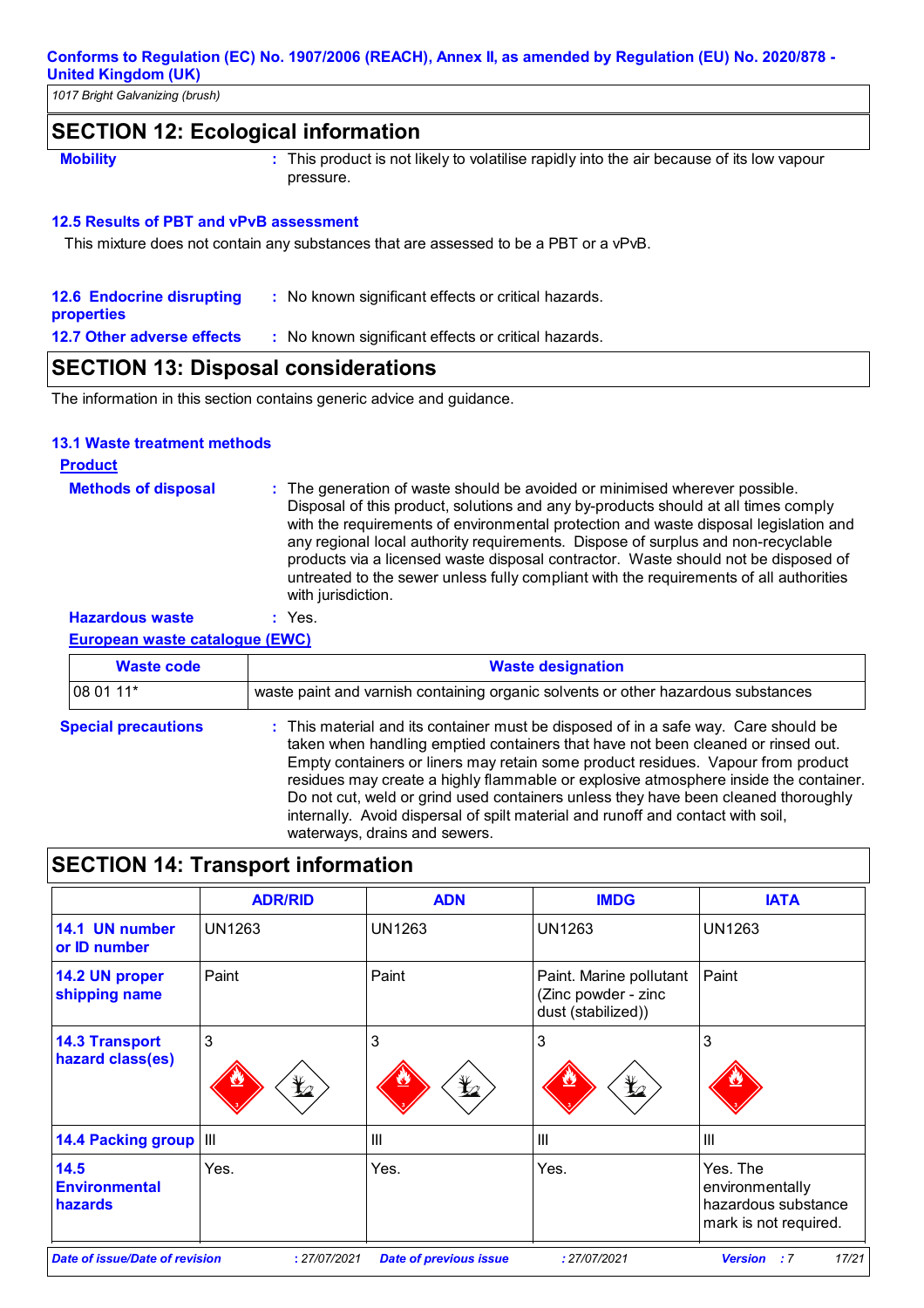*1017 Bright Galvanizing (brush)*

# **SECTION 14: Transport information**

| <b>Additional</b><br><b>information</b> | <b>Viscous liquid</b><br>exception This class<br>3 viscous liquid that is<br>also environmentally<br>hazardous is not<br>subject to regulation in<br>packagings up to 5L,<br>provided the<br>packagings meet the<br>general provisions of<br>4.1.1.1, 4.1.1.2 and<br>4.1.1.4 to 4.1.1.8<br>according to<br>2.2.3.1.5.2.<br>Tunnel code (D/E) | <b>Viscous liquid</b><br>exception This class<br>3 viscous liquid that is<br>also environmentally<br>hazardous is not<br>subject to regulation in<br>packagings up to 5 L,<br>provided the<br>packagings meet the<br>general provisions of<br>4.1.1.1, 4.1.1.2 and<br>4.1.1.4 to 4.1.1.8<br>according to<br>2.2.3.1.5.2. | <b>Emergency</b><br>schedules $F-E + S-E$<br><b>Viscous liquid</b><br>exception This class<br>3 viscous liquid that is<br>also environmentally<br>hazardous is not<br>subject to regulation in<br>packagings up to 5 L,<br>provided the<br>packagings meet the<br>general provisions of<br>4.1.1.1, 4.1.1.2 and<br>4.1.1.4 to 4.1.1.8<br>according to 2.3.2.5. | The environmentally<br>hazardous substance<br>mark may appear if<br>required by other<br>transportation<br>regulations.<br><b>Quantity limitation</b><br>Passenger and Cargo<br>Aircraft: 60 L.<br>Packaging instructions:<br>355. Cargo Aircraft<br>Only: 220 L.<br>Packaging instructions:<br>366. Limited<br>Quantities - Passenger<br>Aircraft: 10 L.<br>Packaging instructions:<br>Y344. |
|-----------------------------------------|----------------------------------------------------------------------------------------------------------------------------------------------------------------------------------------------------------------------------------------------------------------------------------------------------------------------------------------------|--------------------------------------------------------------------------------------------------------------------------------------------------------------------------------------------------------------------------------------------------------------------------------------------------------------------------|----------------------------------------------------------------------------------------------------------------------------------------------------------------------------------------------------------------------------------------------------------------------------------------------------------------------------------------------------------------|-----------------------------------------------------------------------------------------------------------------------------------------------------------------------------------------------------------------------------------------------------------------------------------------------------------------------------------------------------------------------------------------------|
|-----------------------------------------|----------------------------------------------------------------------------------------------------------------------------------------------------------------------------------------------------------------------------------------------------------------------------------------------------------------------------------------------|--------------------------------------------------------------------------------------------------------------------------------------------------------------------------------------------------------------------------------------------------------------------------------------------------------------------------|----------------------------------------------------------------------------------------------------------------------------------------------------------------------------------------------------------------------------------------------------------------------------------------------------------------------------------------------------------------|-----------------------------------------------------------------------------------------------------------------------------------------------------------------------------------------------------------------------------------------------------------------------------------------------------------------------------------------------------------------------------------------------|

```
14.6 Special precautions for 
user
```
**Transport within user's premises:** always transport in closed containers that are **:** upright and secure. Ensure that persons transporting the product know what to do in the event of an accident or spillage.

| <b>14.7 Transport in bulk</b> | : Not available. |
|-------------------------------|------------------|
| according to <b>IMO</b>       |                  |
| <b>instruments</b>            |                  |

## **SECTION 15: Regulatory information**

**15.1 Safety, health and environmental regulations/legislation specific for the substance or mixture**

**EU Regulation (EC) No. 1907/2006 (REACH)**

**Annex XIV - List of substances subject to authorisation**

#### **Annex XIV**

None of the components are listed.

**Substances of very high concern**

None of the components are listed.

- **Annex XVII Restrictions :**
- **on the manufacture,**

**placing on the market and** 

**use of certain dangerous** 

**substances, mixtures and articles**

#### **Other EU regulations**

| <b>VOC</b>                                                                                                |                                                                                                                                             |
|-----------------------------------------------------------------------------------------------------------|---------------------------------------------------------------------------------------------------------------------------------------------|
| <b>VOC for Ready-for-Use</b><br><b>Mixture</b>                                                            | : IIA/i. One-pack performance coatings. EU limit value for this product : 500g/l (2010.)<br>This product contains a maximum of 497 g/l VOC. |
| Industrial emissions<br>(integrated pollution<br>prevention and control) -<br>Air                         | : Listed                                                                                                                                    |
| <b>Industrial emissions</b><br><i>(integrated pollution)</i><br>prevention and control) -<br><b>Water</b> | : Listed                                                                                                                                    |
| Ozone depleting substances (1005/2009/EC)                                                                 |                                                                                                                                             |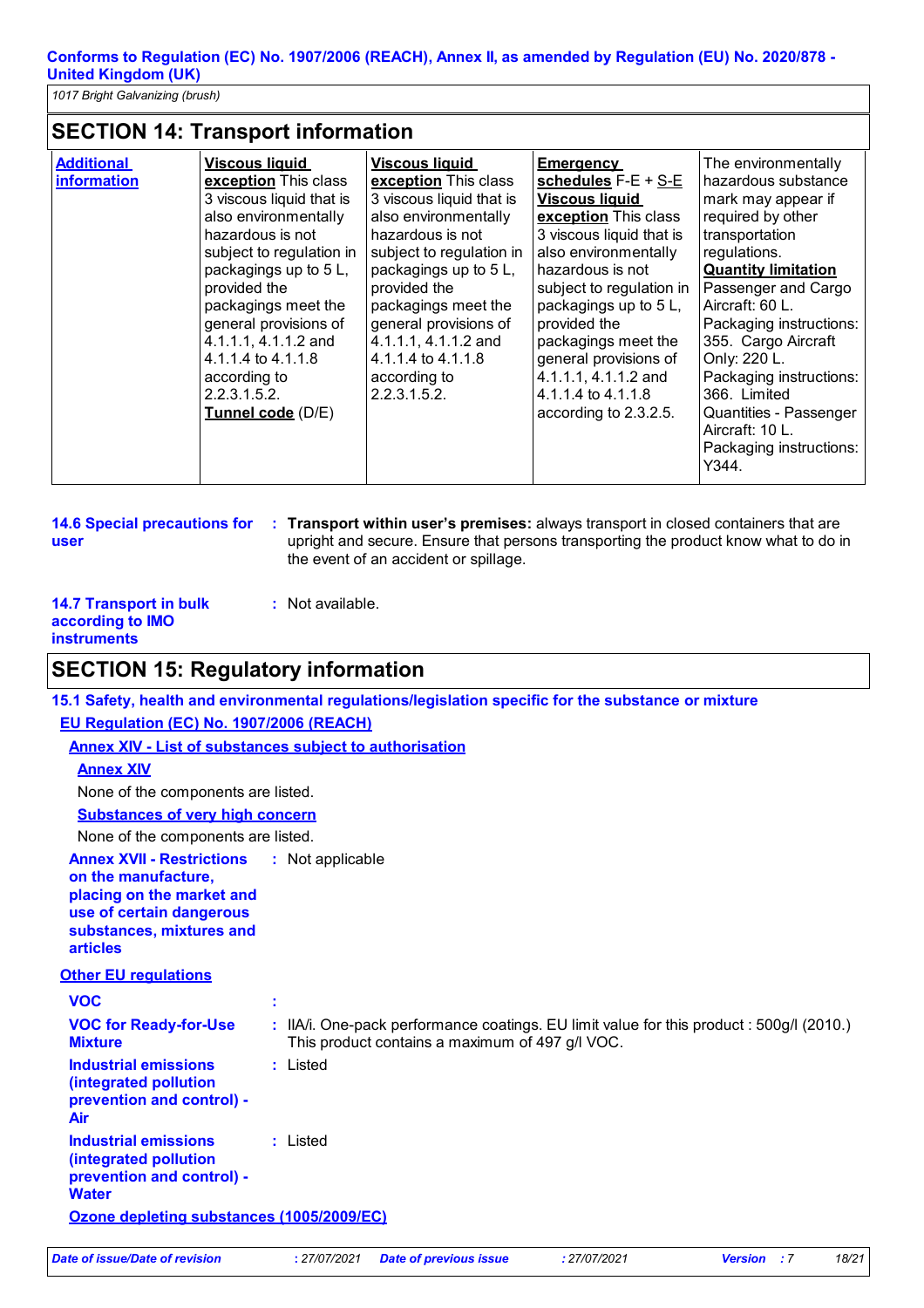*1017 Bright Galvanizing (brush)*

### **SECTION 15: Regulatory information**

#### Not listed.

#### **Prior Informed Consent (PIC) (649/2012/EC)**

Not listed.

#### **Persistent Organic Pollutants (850/2004/EC)**

Not listed.

#### **Seveso Directive**

This product is controlled under the Seveso Directive.

#### **Danger criteria**

**Category** P5c

E1

### **United Kingdom: Great Britain**

- 
- **References :** EH40/2005 Workplace exposure limits

Conforms to Regulation (EC) No. 1907/2006 (REACH), Annex II, as amended by Regulation (EU) No. 2020/878 REGULATION (EU) 2016/425 OF THE EUROPEAN PARLIAMENT AND OF THE

COUNCIL of 9 March 2016 on personal protective equipment and repealing Council Directive 89/686/EEC

#### **International regulations**

**Stockholm Convention on Persistent Organic Pollutants**

| <b>List name</b>            | <b>Ingredient name</b> | <b>Status</b> |
|-----------------------------|------------------------|---------------|
| Not listed.                 |                        |               |
| ________<br>_ _ _ _<br>____ | ________               |               |

#### **Rotterdam Convention on Prior Informed Consent (PIC)**

Not listed.

#### **UNECE Aarhus Protocol on POPs and Heavy Metals**

| <b>List name</b>                                                                                                                           |                 | <b>Ingredient name</b>                                                                                                         | <b>Status</b> |  |
|--------------------------------------------------------------------------------------------------------------------------------------------|-----------------|--------------------------------------------------------------------------------------------------------------------------------|---------------|--|
| Not listed.                                                                                                                                |                 |                                                                                                                                |               |  |
| : 3208909100<br><b>CN</b> code                                                                                                             |                 |                                                                                                                                |               |  |
| <b>Inventory list</b>                                                                                                                      |                 |                                                                                                                                |               |  |
| <b>Australia</b>                                                                                                                           |                 | : At least one component is not listed.                                                                                        |               |  |
| <b>Canada</b>                                                                                                                              |                 | Not determined.                                                                                                                |               |  |
| <b>China</b>                                                                                                                               |                 | Not determined.                                                                                                                |               |  |
| <b>Europe</b>                                                                                                                              |                 | : All components are listed or exempted.                                                                                       |               |  |
| <b>Japan</b>                                                                                                                               |                 | Japan inventory (CSCL): At least one component is not listed.<br>Japan inventory (ISHL): At least one component is not listed. |               |  |
| <b>New Zealand</b>                                                                                                                         |                 | : At least one component is not listed.                                                                                        |               |  |
| : Not determined.<br><b>Philippines</b>                                                                                                    |                 |                                                                                                                                |               |  |
| <b>Republic of Korea</b><br>: Not determined.                                                                                              |                 |                                                                                                                                |               |  |
| <b>Taiwan</b><br>: Not determined.                                                                                                         |                 |                                                                                                                                |               |  |
| <b>Thailand</b>                                                                                                                            | Not determined. |                                                                                                                                |               |  |
| Not determined.<br><b>Turkey</b>                                                                                                           |                 |                                                                                                                                |               |  |
| <b>United States</b><br>Not determined.                                                                                                    |                 |                                                                                                                                |               |  |
| <b>Viet Nam</b>                                                                                                                            | Not determined. |                                                                                                                                |               |  |
| <b>15.2 Chemical safety</b><br>This product contains substances for which Chemical Safety Assessments are still<br>required.<br>assessment |                 |                                                                                                                                |               |  |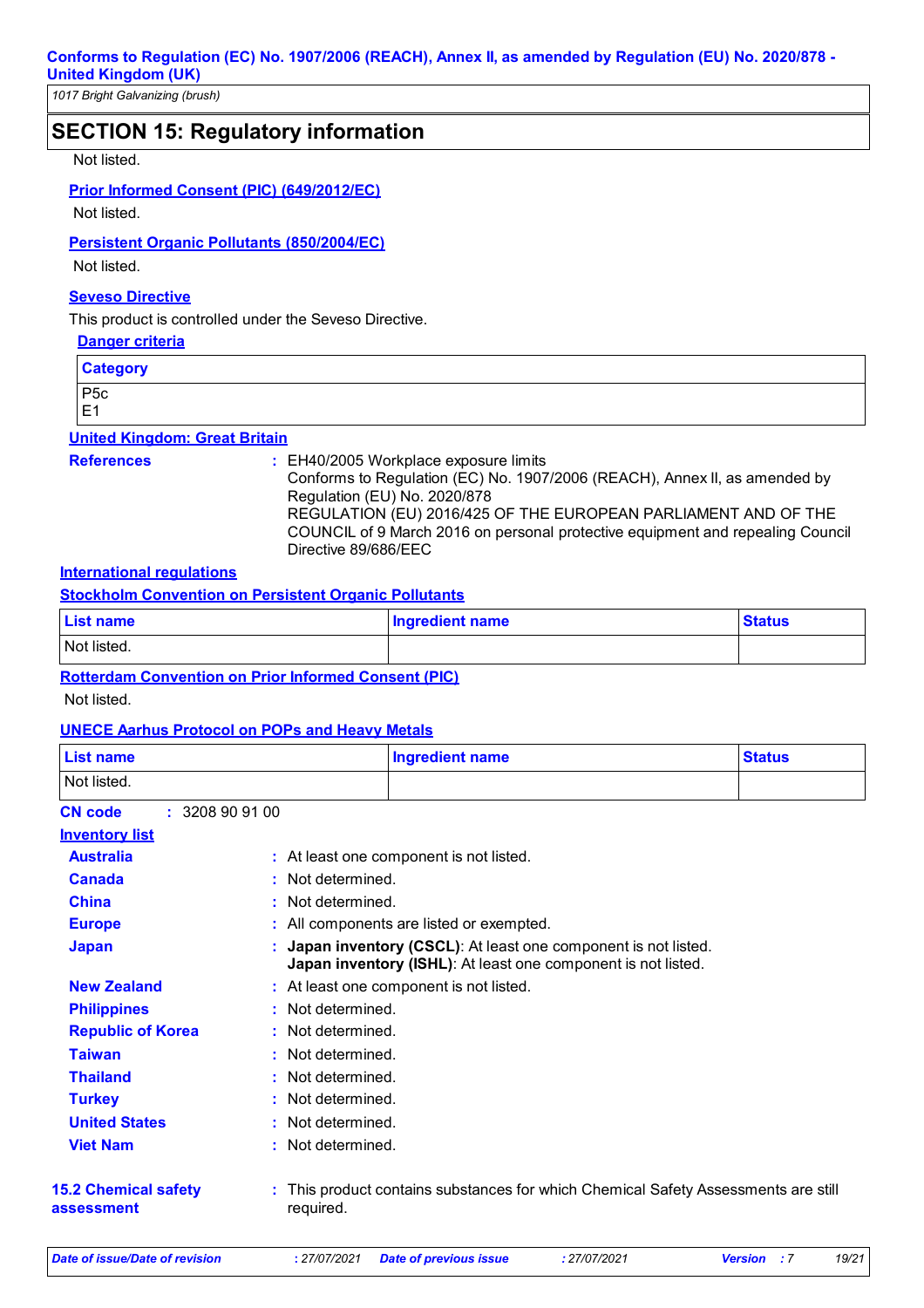# **SECTION 16: Other information**

| $\lambda$ Indicates information that has changed from previously issued version. |  |  |
|----------------------------------------------------------------------------------|--|--|
|                                                                                  |  |  |

| <b>Abbreviations and acronyms : ATE = Acute Toxicity Estimate</b> |                                                                               |
|-------------------------------------------------------------------|-------------------------------------------------------------------------------|
|                                                                   | CLP = Classification, Labelling and Packaging Regulation [Regulation (EC) No. |
|                                                                   | 1272/2008]                                                                    |
|                                                                   | DMEL = Derived Minimal Effect Level                                           |
|                                                                   | DNEL = Derived No Effect Level                                                |
|                                                                   | EUH statement = CLP-specific Hazard statement                                 |
|                                                                   | $N/A$ = Not available                                                         |
|                                                                   | PBT = Persistent, Bioaccumulative and Toxic                                   |
|                                                                   | PNEC = Predicted No Effect Concentration                                      |
|                                                                   | <b>RRN = REACH Registration Number</b>                                        |
|                                                                   | SGG = Segregation Group                                                       |
|                                                                   | vPvB = Very Persistent and Very Bioaccumulative                               |

#### **Procedure used to derive the classification according to Regulation (EC) No. 1272/2008 [CLP/GHS]**

| <b>Classification</b>         | <b>Justification</b> |
|-------------------------------|----------------------|
| Flam. Lig. 3, H226            | Expert judgment      |
| Skin Irrit. 2, H315           | Expert judgment      |
| Eye Irrit. 2, H319            | Expert judgment      |
| STOT SE 3, H335               | Expert judgment      |
| STOT RE 2, H373               | Expert judgment      |
| Aquatic Acute 1, H400 (M=1)   | Expert judgment      |
| Aquatic Chronic 1, H410 (M=1) | Expert judgment      |

#### **Full text of abbreviated H statements**

#### **United Kingdom: Great Britain**

| <b>Full text of abbreviated H</b>     | H <sub>225</sub>                                              | Highly flammable liquid and vapour.                                                        |
|---------------------------------------|---------------------------------------------------------------|--------------------------------------------------------------------------------------------|
| <b>statements</b>                     | H226                                                          | Flammable liquid and vapour.                                                               |
|                                       | H304                                                          | May be fatal if swallowed and enters airways.                                              |
|                                       | H312                                                          | Harmful in contact with skin.                                                              |
|                                       | H315                                                          | Causes skin irritation.                                                                    |
|                                       | H319                                                          | Causes serious eye irritation.                                                             |
|                                       | H332                                                          | Harmful if inhaled.                                                                        |
|                                       | H335                                                          | May cause respiratory irritation.                                                          |
|                                       | H336                                                          | May cause drowsiness or dizziness.                                                         |
|                                       | H361d                                                         | Suspected of damaging the unborn child.                                                    |
|                                       | H373                                                          | May cause damage to organs through prolonged or repeated exposure.                         |
|                                       | H400                                                          | Very toxic to aquatic life.                                                                |
|                                       | H410<br>Very toxic to aquatic life with long lasting effects. |                                                                                            |
|                                       | H411                                                          | Toxic to aquatic life with long lasting effects.                                           |
|                                       | H412                                                          | Harmful to aquatic life with long lasting effects.                                         |
|                                       | <b>EUH066</b>                                                 | Repeated exposure may cause skin dryness or cracking.                                      |
| <b>Full text of classifications</b>   | Acute Tox. 4                                                  | <b>ACUTE TOXICITY - Category 4</b>                                                         |
| <b>[CLP/GHS]</b>                      |                                                               | Aquatic Acute 1 SHORT-TERM (ACUTE) AQUATIC HAZARD - Category 1                             |
|                                       | Aquatic                                                       | LONG-TERM (CHRONIC) AQUATIC HAZARD - Category 1                                            |
|                                       | Chronic 1                                                     |                                                                                            |
|                                       | Aquatic                                                       | LONG-TERM (CHRONIC) AQUATIC HAZARD - Category 2                                            |
|                                       | Chronic 2                                                     |                                                                                            |
|                                       | Aquatic                                                       | LONG-TERM (CHRONIC) AQUATIC HAZARD - Category 3                                            |
|                                       | Chronic 3                                                     |                                                                                            |
|                                       | Asp. Tox. 1                                                   | <b>ASPIRATION HAZARD - Category 1</b>                                                      |
|                                       | Eye Irrit. 2                                                  | SERIOUS EYE DAMAGE/EYE IRRITATION - Category 2                                             |
|                                       | Flam. Liq. 2                                                  | FLAMMABLE LIQUIDS - Category 2                                                             |
|                                       | Flam. Liq. 3                                                  | FLAMMABLE LIQUIDS - Category 3                                                             |
|                                       | Repr. 2                                                       | REPRODUCTIVE TOXICITY - Category 2                                                         |
|                                       | Skin Irrit. 2                                                 | SKIN CORROSION/IRRITATION - Category 2                                                     |
|                                       | STOT RE <sub>2</sub>                                          | SPECIFIC TARGET ORGAN TOXICITY - REPEATED                                                  |
|                                       |                                                               | <b>EXPOSURE - Category 2</b>                                                               |
|                                       | STOT SE3                                                      | SPECIFIC TARGET ORGAN TOXICITY - SINGLE EXPOSURE -                                         |
| <b>Date of issue/Date of revision</b> | : 27/07/2021                                                  | : 27/07/2021<br>20/21<br><b>Date of previous issue</b><br><b>Version</b><br>$\therefore$ 7 |